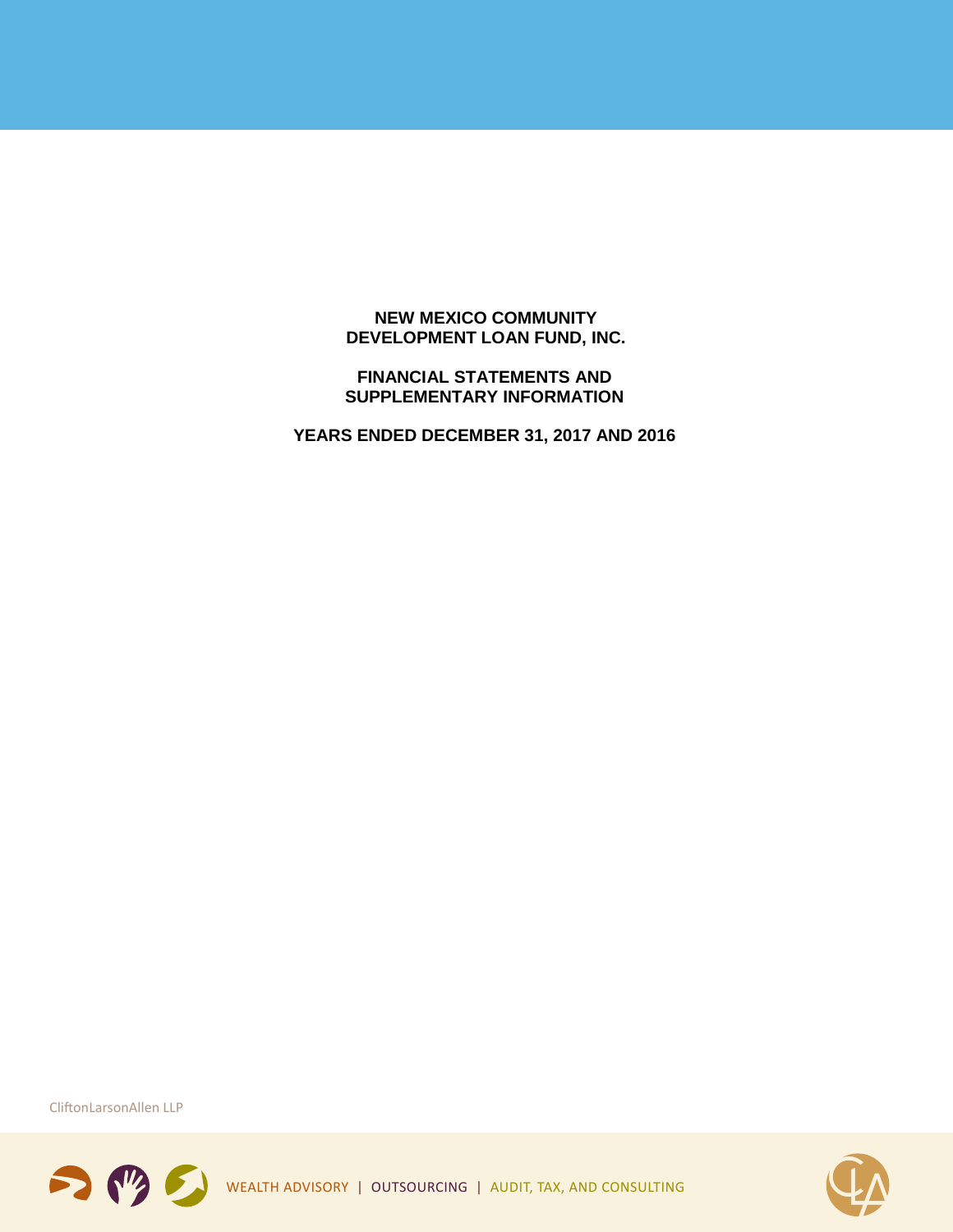### **NEW MEXICO COMMUNITY DEVELOPMENT LOAN FUND, INC. TABLE OF CONTENTS YEARS ENDED DECEMBER 31, 2017 AND 2016**

| <b>INDEPENDENT AUDITORS' REPORT</b>                                                                                                                                                      | 1  |
|------------------------------------------------------------------------------------------------------------------------------------------------------------------------------------------|----|
| <b>FINANCIAL STATEMENTS</b>                                                                                                                                                              |    |
| <b>STATEMENTS OF FINANCIAL POSITION</b>                                                                                                                                                  | 3  |
| <b>STATEMENTS OF ACTIVITIES</b>                                                                                                                                                          | 4  |
| <b>STATEMENTS OF FUNCTIONAL EXPENSES</b>                                                                                                                                                 | 6  |
| <b>STATEMENTS OF CASH FLOWS</b>                                                                                                                                                          | 8  |
| <b>NOTES TO FINANCIAL STATEMENTS</b>                                                                                                                                                     | 9  |
| <b>SUPPLEMENTARY INFORMATION</b>                                                                                                                                                         |    |
| <b>INDEPENDENT AUDITORS' REPORT ON INTERNAL CONTROL OVER</b><br><b>FINANCIAL REPORTING AND ON COMPLIANCE AND OTHER MATTERS</b><br>BASED ON AN AUDIT OF FINANCIAL STATEMENTS PERFORMED IN |    |
| <b>ACCORDANCE WITH GOVERNMENT AUDITING STANDARDS</b>                                                                                                                                     | 18 |
| <b>SCHEDULE OF FINDINGS AND RESPONSES</b>                                                                                                                                                | 20 |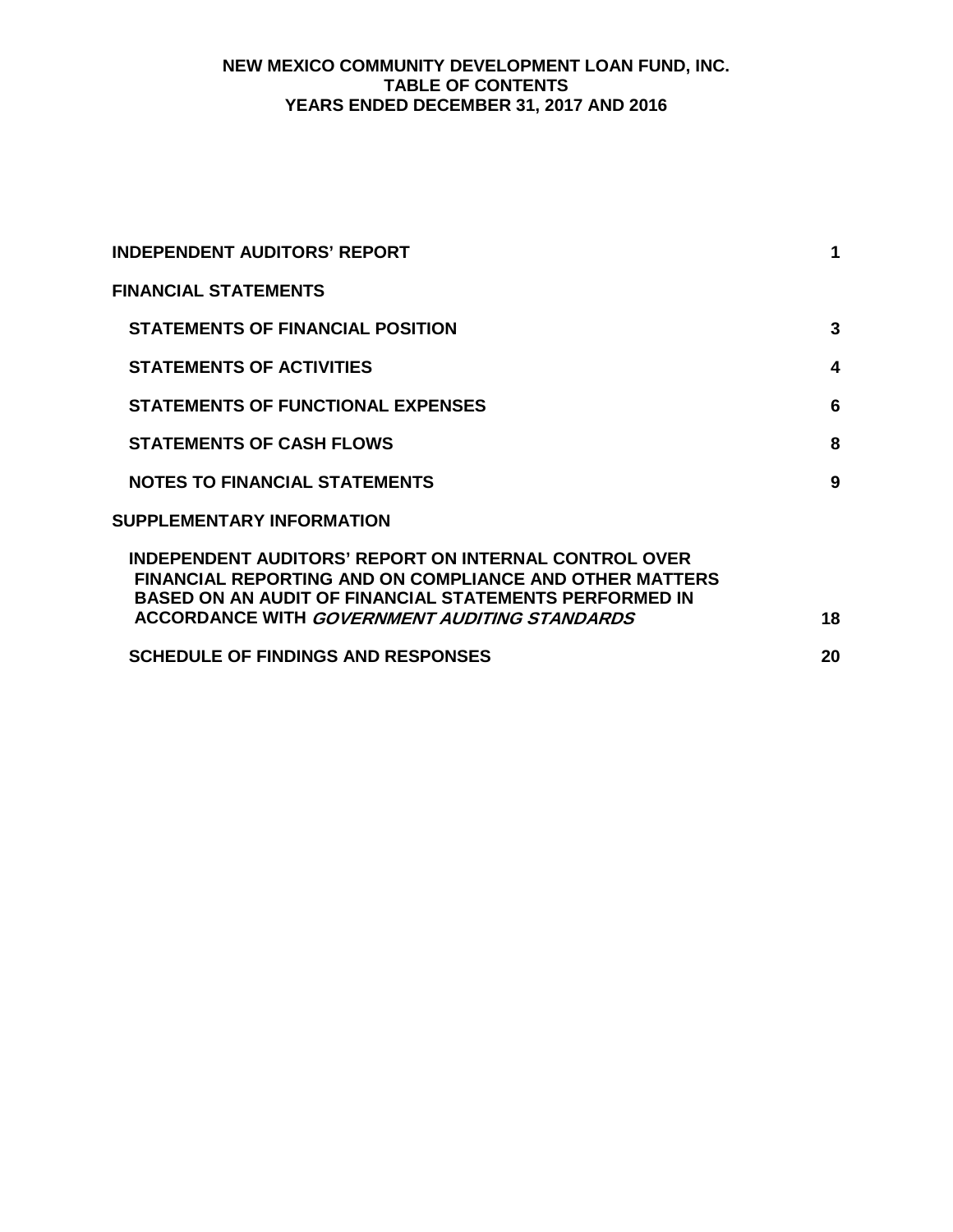

CliftonLarsonAllen LLP CLAconnect.com

# **INDEPENDENT AUDITORS' REPORT**

Board of Directors New Mexico Community Development Loan Fund, Inc. Albuquerque, New Mexico

#### **Report on the Financial Statements**

We have audited the accompanying financial statements of New Mexico Community Development Loan Fund, Inc. (Loan Fund) (a nonprofit organization), which comprise the statement of financial position as of December 31, 2017, and the related statements of activities, functional expenses, and cash flows for the year then ended, and the related notes to the financial statements.

#### *Management's Responsibility for the Financial Statements*

Management is responsible for the preparation and fair presentation of these financial statements in accordance with accounting principles generally accepted in the United States of America; this includes the design, implementation, and maintenance of internal control relevant to the preparation and fair presentation of financial statements that are free from material misstatement, whether due to fraud or error.

#### *Auditors' Responsibility*

Our responsibility is to express an opinion on these financial statements based on our audits. We conducted our audits in accordance with auditing standards generally accepted in the United States of America and the standards applicable to financial audits contained in *Government Auditing Standards,*  issued by the Comptroller General of the United States. Those standards require that we plan and perform the audits to obtain reasonable assurance about whether the financial statements are free of material misstatement.

An audit involves performing procedures to obtain audit evidence about the amounts and disclosures in the financial statements. The procedures selected depend on the auditors' judgment, including the assessment of the risks of material misstatement of the financial statements, whether due to fraud or error. In making those risk assessments, the auditor considers internal control relevant to the Loan Fund's preparation and fair presentation of the financial statements in order to design audit procedures that are appropriate in the circumstances, but not for the purpose of expressing an opinion on the effectiveness of the Loan Fund's internal control. Accordingly, we express no such opinion. An audit also includes evaluating the appropriateness of accounting policies used and the reasonableness of significant accounting estimates made by management, as well as evaluating the overall presentation of the financial statements.

We believe that the audit evidence we have obtained is sufficient and appropriate to provide a basis for our audit opinion.

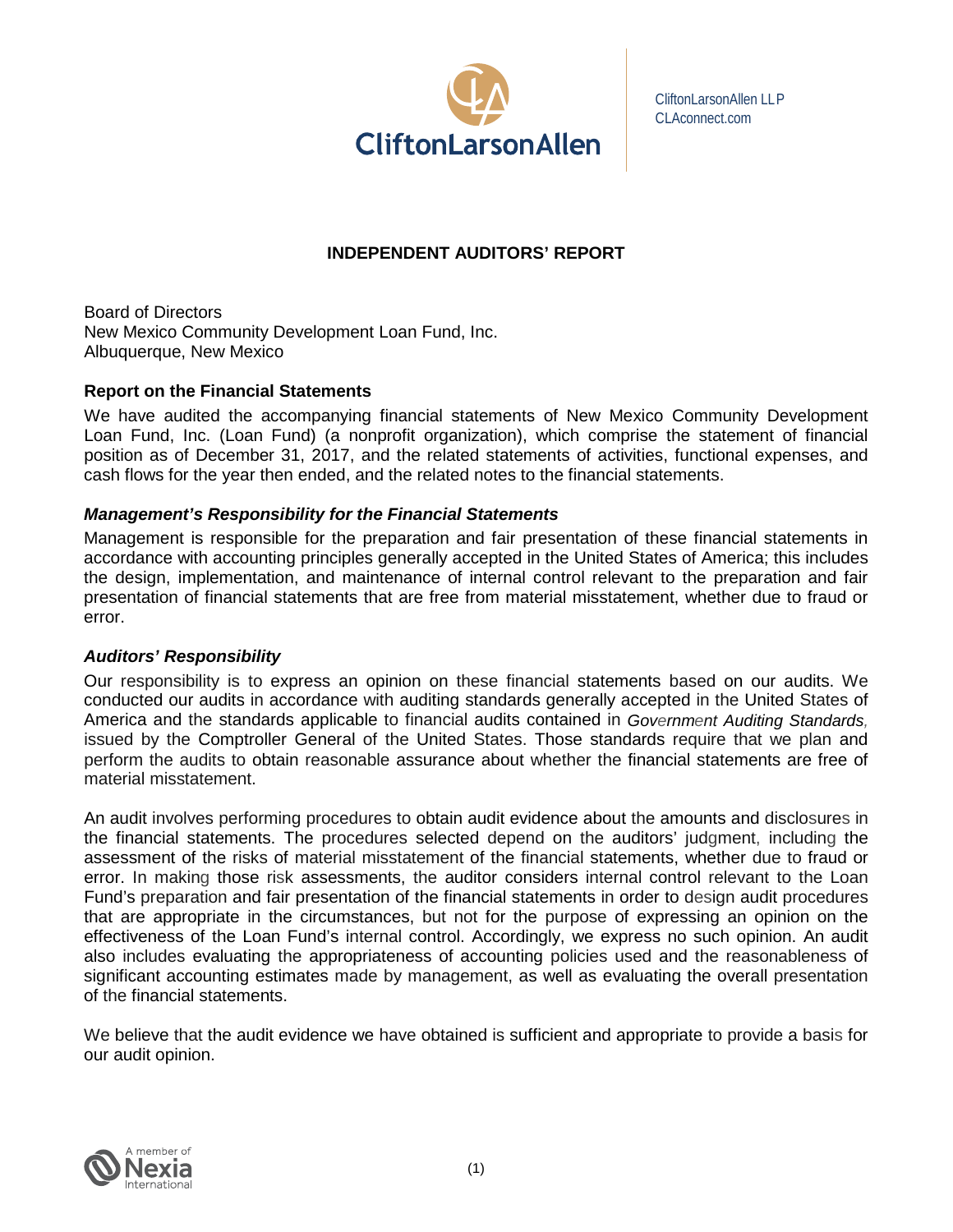# *Opinion*

In our opinion, the financial statements referred to above present fairly, in all material respects, the financial position of the New Mexico Community Development Loan Fund, Inc. as of December 31, 2017, and the changes in its net assets and its cash flows for the year then ended in accordance with accounting principles generally accepted in the United States of America.

# *Prior Period Financial Statements*

The 2016 financial statements of the Loan Fund were audited by other auditors whose report thereon dated May 19, 2017 expressed an unmodified opinion on those financial statements.

# **Other Reporting Required by** *Government Auditing Standards*

In accordance with *Government Auditing Standards,* we have also issued our report dated May 9, 2018, on our consideration of the Loan Fund's internal control over financial reporting and on our tests of its compliance with certain provisions of laws, regulations, contracts, and grant agreements and other matters. The purpose of that report is solely to describe the scope of our testing of internal control over financial reporting and compliance and the results of that testing, and not to provide an opinion on the effectiveness of the Loan Fund's internal control over financial reporting or on compliance. That report is an integral part of an audit performed in accordance with *Government Auditing Standards* in considering the Loan Fund's internal control over financial reporting and compliance.

Vifton Larson Allen LLP

**CliftonLarsonAllen LLP**

Albuquerque, New Mexico May 9, 2018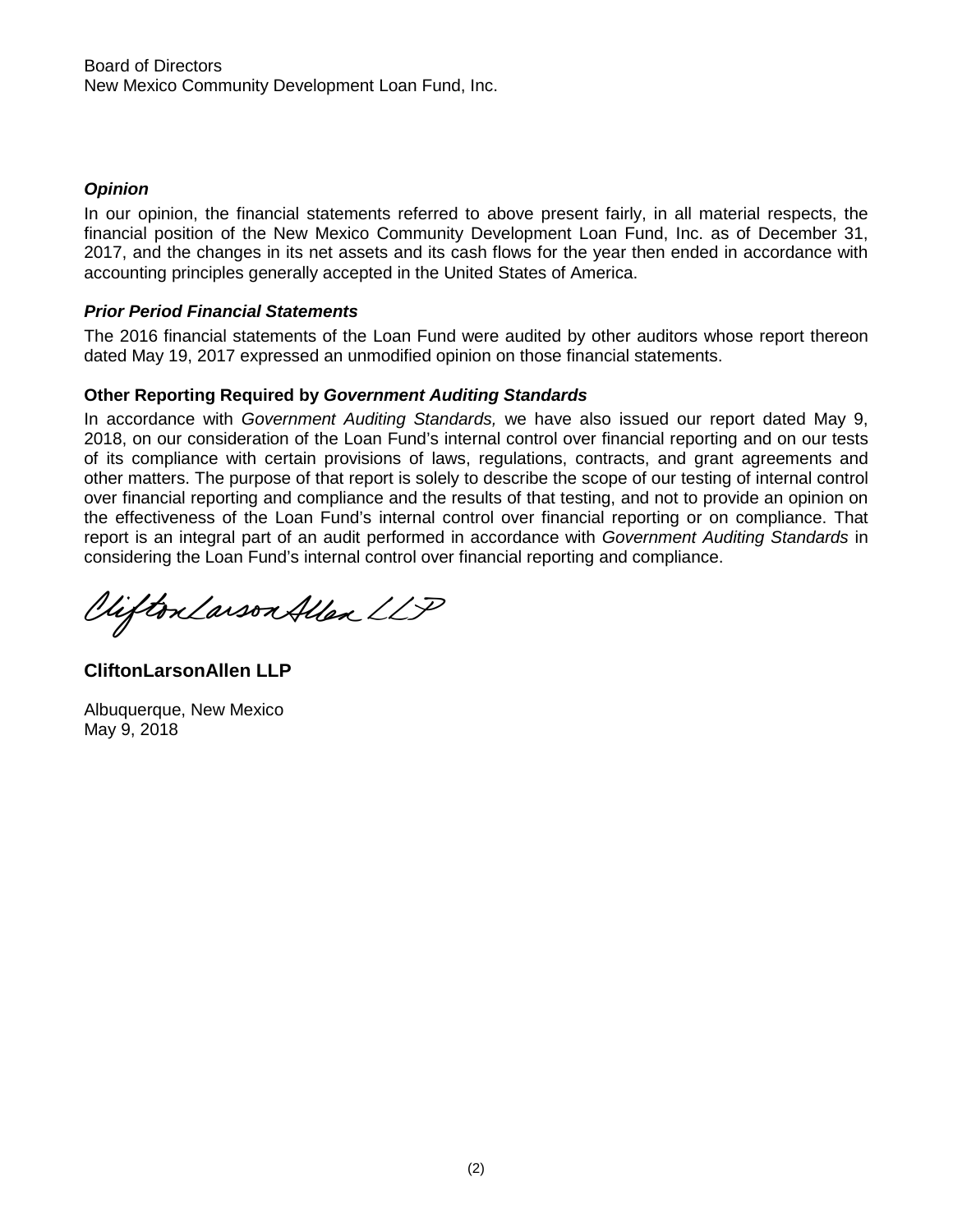# **NEW MEXICO COMMUNITY DEVELOPMENT LOAN FUND, INC. STATEMENTS OF FINANCIAL POSITION DECEMBER 31, 2017 AND 2016**

|                                                                                                                                                                                                                               | 2017 |                                                                                          |    | 2016                                                                         |  |
|-------------------------------------------------------------------------------------------------------------------------------------------------------------------------------------------------------------------------------|------|------------------------------------------------------------------------------------------|----|------------------------------------------------------------------------------|--|
| <b>ASSETS</b>                                                                                                                                                                                                                 |      |                                                                                          |    |                                                                              |  |
| Cash and Cash Equivalents<br><b>Restricted Cash</b><br><b>Grants and Contracts Receivable</b><br><b>Interest Receivable</b><br><b>Other Assets</b><br>Loans Receivable, Net<br>Land Held for Sale                             | \$   | 4,016,380<br>356,231<br>72,774<br>72,734<br>3,453<br>13,797,060<br>64,771                | \$ | 4,749,316<br>274,506<br>123,570<br>87,126<br>6,223<br>12,512,948<br>67,771   |  |
| Property and Equipment, Net<br><b>Total Assets</b>                                                                                                                                                                            | S.   | 396,060<br>18,779,463                                                                    | \$ | 413,884<br>18,235,344                                                        |  |
| <b>LIABILITIES AND NET ASSETS</b>                                                                                                                                                                                             |      |                                                                                          |    |                                                                              |  |
| <b>LIABILITIES</b><br><b>Accounts Payable</b><br><b>Accrued Liabilities</b><br>Interest Payable<br><b>Secured Debt</b><br>Notes Payable, Net<br>Subordinated Note Payable<br>Cash Held for Others<br><b>Total Liabilities</b> | \$   | 16,021<br>88,605<br>131,788<br>9,426,019<br>6,587,028<br>500,000<br>28,718<br>16,778,179 | \$ | 15,160<br>92,720<br>60,527<br>9,216,697<br>6,652,012<br>22,356<br>16,059,472 |  |
| <b>NET ASSETS</b><br>Unrestricted<br><b>Temporarily Restricted</b><br><b>Permanently Restricted</b><br><b>Total Net Assets</b>                                                                                                |      | 1,726,846<br>68,647<br>205,791<br>2,001,284                                              |    | 1,893,222<br>76,859<br>205,791<br>2,175,872                                  |  |
| <b>Total Liabilities and Net Assets</b>                                                                                                                                                                                       | \$   | 18,779,463                                                                               | \$ | 18,235,344                                                                   |  |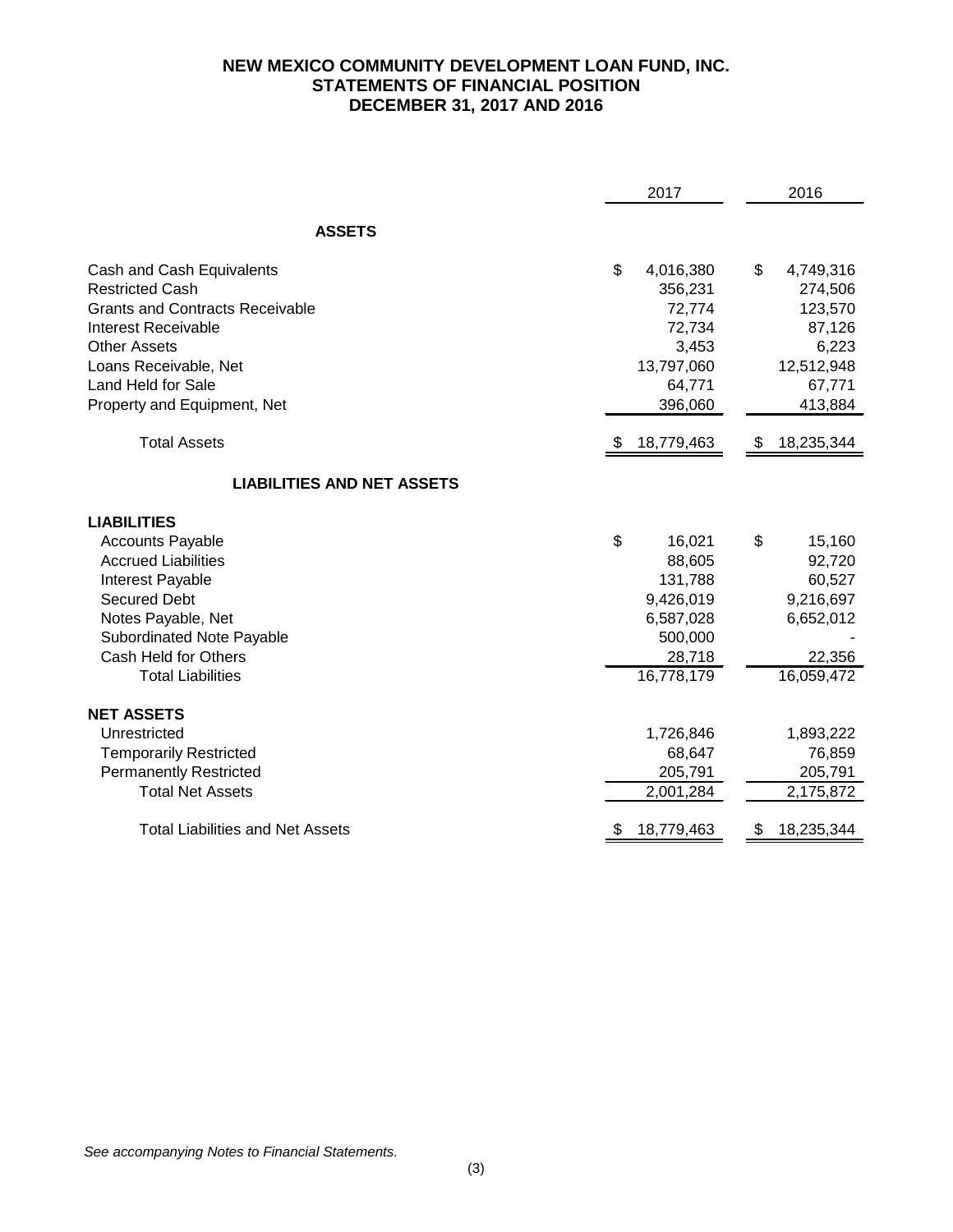# **NEW MEXICO COMMUNITY DEVELOPMENT LOAN FUND, INC. STATEMENT OF ACTIVITIES YEAR ENDED DECEMBER 31, 2017**

|                                        |                 |            | Temporarily | Permanently   |                 |
|----------------------------------------|-----------------|------------|-------------|---------------|-----------------|
|                                        | Unrestricted    | Restricted |             | Restricted    | Total           |
| <b>SUPPORT AND REVENUE</b>             |                 |            |             |               |                 |
| Contributions                          | \$<br>115,705   | \$         | 40,000      | \$            | \$<br>155,705   |
| Grants                                 | 132,939         |            |             |               | 132,939         |
| Lending Program Interest               | 977,405         |            |             |               | 977,405         |
| Other Lending Program Income           | 140,381         |            |             |               | 140,381         |
| Investment Income                      | 1,316           |            |             |               | 1,316           |
| Miscellaneous Income                   | 12,339          |            |             |               | 12,339          |
| <b>Total Support and Revenue</b>       | 1,380,085       |            | 40,000      |               | 1,420,085       |
| Net Assets Released from Restrictions: |                 |            |             |               |                 |
| Satisfaction of Program Restrictions   | 48,212          |            | (48, 212)   |               |                 |
| <b>Total Support and Revenue</b>       | 1,428,297       |            | (8, 212)    |               | 1,420,085       |
| <b>EXPENSES</b>                        |                 |            |             |               |                 |
| Program Services:                      |                 |            |             |               |                 |
| Loan Program                           | 809,762         |            |             |               | 809,762         |
| <b>Technical Assistance Program</b>    | 414,407         |            |             |               | 414,407         |
| <b>Total Program Services</b>          | 1,224,169       |            |             |               | 1,224,169       |
| <b>Supporting Services:</b>            |                 |            |             |               |                 |
| <b>Fund Raising</b>                    | 161,105         |            |             |               | 161,105         |
| Management and General                 | 209,399         |            |             |               | 209,399         |
| <b>Total Supporting Services</b>       | 370,504         |            |             |               | 370,504         |
| <b>Total Expenses</b>                  | 1,594,673       |            |             |               | 1,594,673       |
| <b>CHANGE IN NET ASSETS</b>            | (166, 376)      |            | (8, 212)    |               | (174, 588)      |
| Net Assets - Beginning of Year         | 1,893,222       |            | 76,859      | 205,791       | 2,175,872       |
| <b>NET ASSETS - END OF YEAR</b>        | \$<br>1,726,846 | \$         | 68,647      | \$<br>205,791 | \$<br>2,001,284 |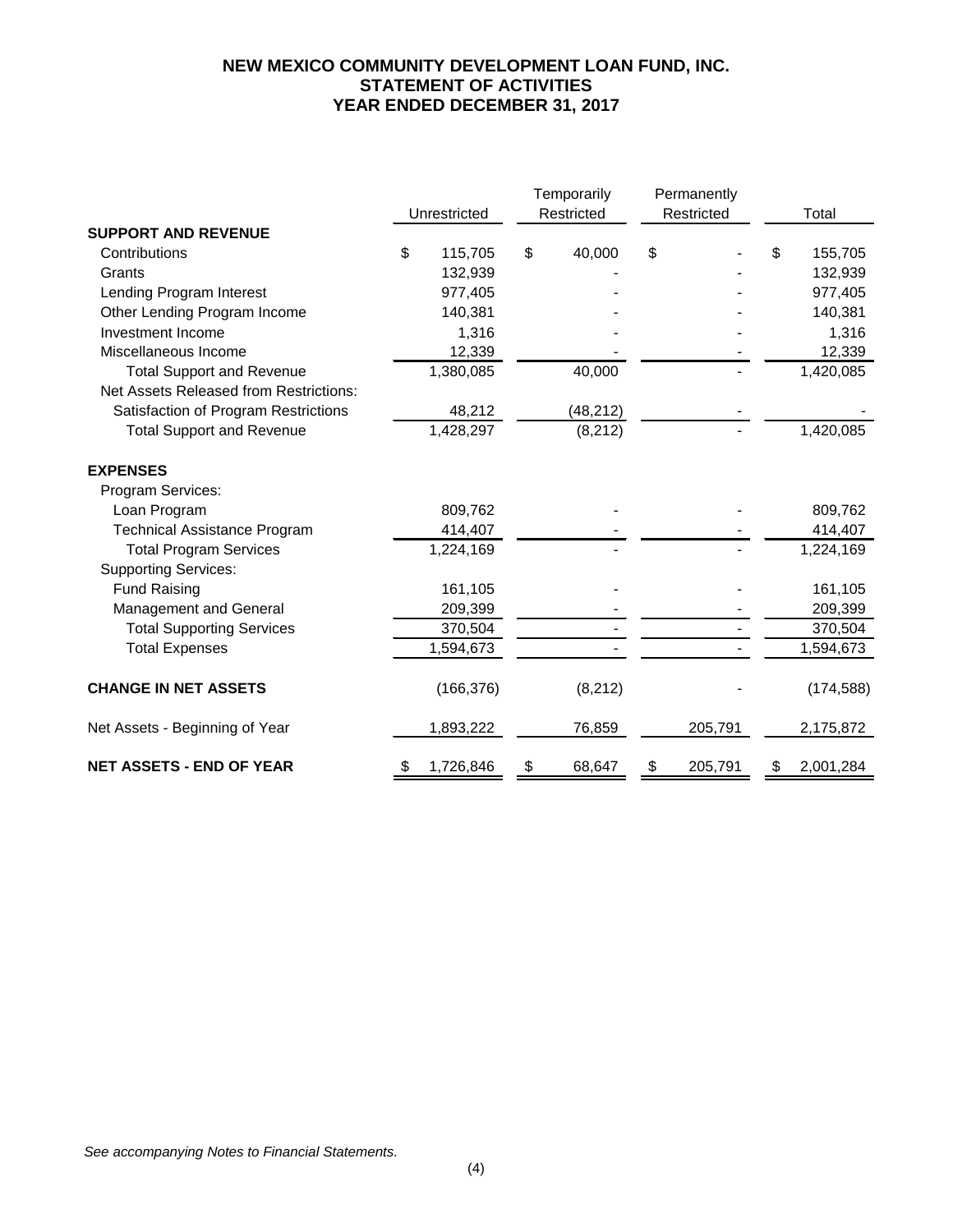# **NEW MEXICO COMMUNITY DEVELOPMENT LOAN FUND, INC. STATEMENT OF ACTIVITIES YEAR ENDED DECEMBER 31, 2016**

|                                        |              |            | Temporarily  |            | Permanently |    |            |
|----------------------------------------|--------------|------------|--------------|------------|-------------|----|------------|
|                                        | Unrestricted |            | Restricted   | Restricted |             |    | Total      |
| <b>SUPPORT AND REVENUE</b>             |              |            |              |            |             |    |            |
| Contributions                          | \$           | 92,946     | \$           | \$         |             | \$ | 92,946     |
| Grants                                 |              | 137,256    |              |            |             |    | 137,256    |
| Lending Program Interest               |              | 995,606    |              |            |             |    | 995,606    |
| Other Lending Program Income           |              | 96,274     |              |            |             |    | 96,274     |
| Investment Income                      |              | 1,898      |              |            |             |    | 1,898      |
| <b>Total Support and Revenue</b>       |              | 1,323,980  |              |            |             |    | 1,323,980  |
| Net Assets Released from Restrictions: |              |            |              |            |             |    |            |
| Satisfaction of Program Restrictions   |              | 97,849     | (97, 849)    |            |             |    |            |
| <b>Total Support and Revenue</b>       |              | 1,421,829  | (97, 849)    |            |             |    | 1,323,980  |
| <b>EXPENSES</b>                        |              |            |              |            |             |    |            |
| Program Services:                      |              |            |              |            |             |    |            |
| Loan Program                           |              | 1,021,809  |              |            |             |    | 1,021,809  |
| <b>Technical Assistance Program</b>    |              | 264,475    |              |            |             |    | 264,475    |
| <b>Total Program Services</b>          |              | 1,286,284  |              |            |             |    | 1,286,284  |
| <b>Supporting Services:</b>            |              |            |              |            |             |    |            |
| <b>Fund Raising</b>                    |              | 69,348     |              |            |             |    | 69,348     |
| Management and General                 |              | 457,440    |              |            |             |    | 457,440    |
| <b>Total Supporting Services</b>       |              | 526,788    |              |            |             |    | 526,788    |
| <b>Total Expenses</b>                  |              | 1,813,072  |              |            |             |    | 1,813,072  |
| <b>CHANGE IN NET ASSETS</b>            |              | (391, 243) | (97, 849)    |            |             |    | (489, 092) |
| Net Assets - Beginning of Year         |              | 2,284,465  | 174,708      |            | 205,791     |    | 2,664,964  |
| <b>NET ASSETS - END OF YEAR</b>        | \$           | 1,893,222  | \$<br>76,859 | \$         | 205,791     | S  | 2,175,872  |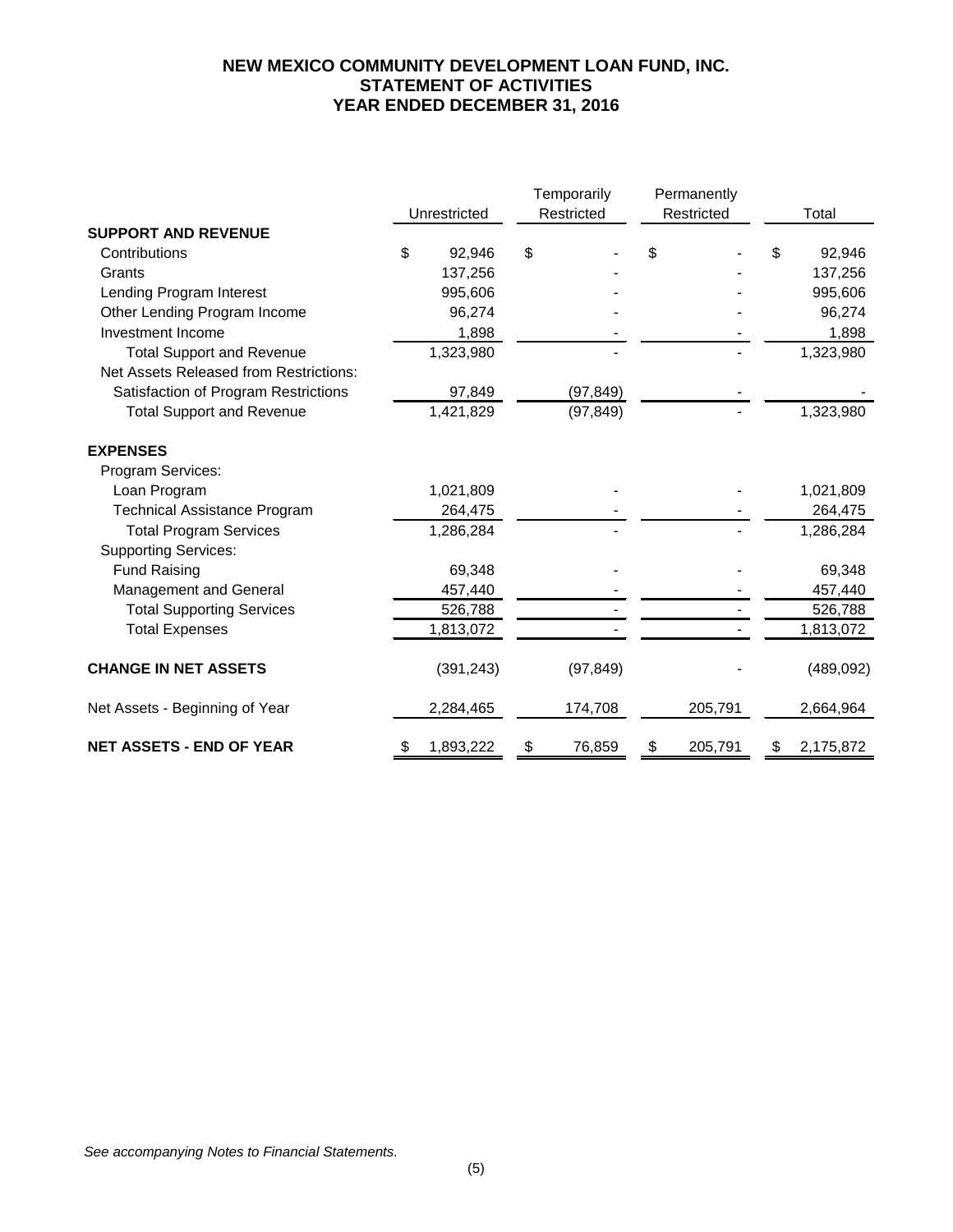## **NEW MEXICO COMMUNITY DEVELOPMENT LOAN FUND, INC. STATEMENT OF FUNCTIONAL EXPENSES YEAR ENDED DECEMBER 31, 2017**

|                                  |    |         | Technical     |                     |               |                 |
|----------------------------------|----|---------|---------------|---------------------|---------------|-----------------|
|                                  |    | Loan    | Assistance    |                     | Management    |                 |
|                                  |    | Program | Program       | <b>Fund Raising</b> | and General   | Total           |
| <b>Salaries and Benefits</b>     | \$ | 344,395 | \$<br>339,230 | \$<br>136,873       | \$<br>184,756 | 1,005,254<br>\$ |
| Interest                         |    | 377,936 |               |                     |               | 377,936         |
| Office                           |    | 26,920  | 26,920        | 6,730               | 7,141         | 67,711          |
| Outreach                         |    | 13,562  | 13,562        | 3,391               | 3,391         | 33,906          |
| <b>Professional Fees</b>         |    | 9,196   | 9,196         | 2,299               | 2,299         | 22,990          |
| Repairs and Maintenance          |    | 4,772   | 4,772         | 1,193               | 1,193         | 11,930          |
| Travel                           |    | 7,792   | 7,792         | 1,948               | 1,948         | 19,480          |
| Depreciation                     |    | 4,456   | 4,456         | 4,456               | 4,456         | 17,824          |
| Training                         |    | 3,126   | 3,126         | 781                 | 781           | 7,814           |
| Insurance                        |    | 2,794   | 2,794         | 2,794               | 2,794         | 11,176          |
| Loan Administration              |    | 11,810  |               |                     |               | 11,810          |
| Loan Loss Reserve                |    | 444     |               |                     |               | 444             |
| Telephone                        |    | 2,559   | 2,559         | 640                 | 640           | 6,398           |
| <b>Total Functional Expenses</b> | S  | 809,762 | \$<br>414,407 | \$<br>161,105       | \$<br>209,399 | \$1,594,673     |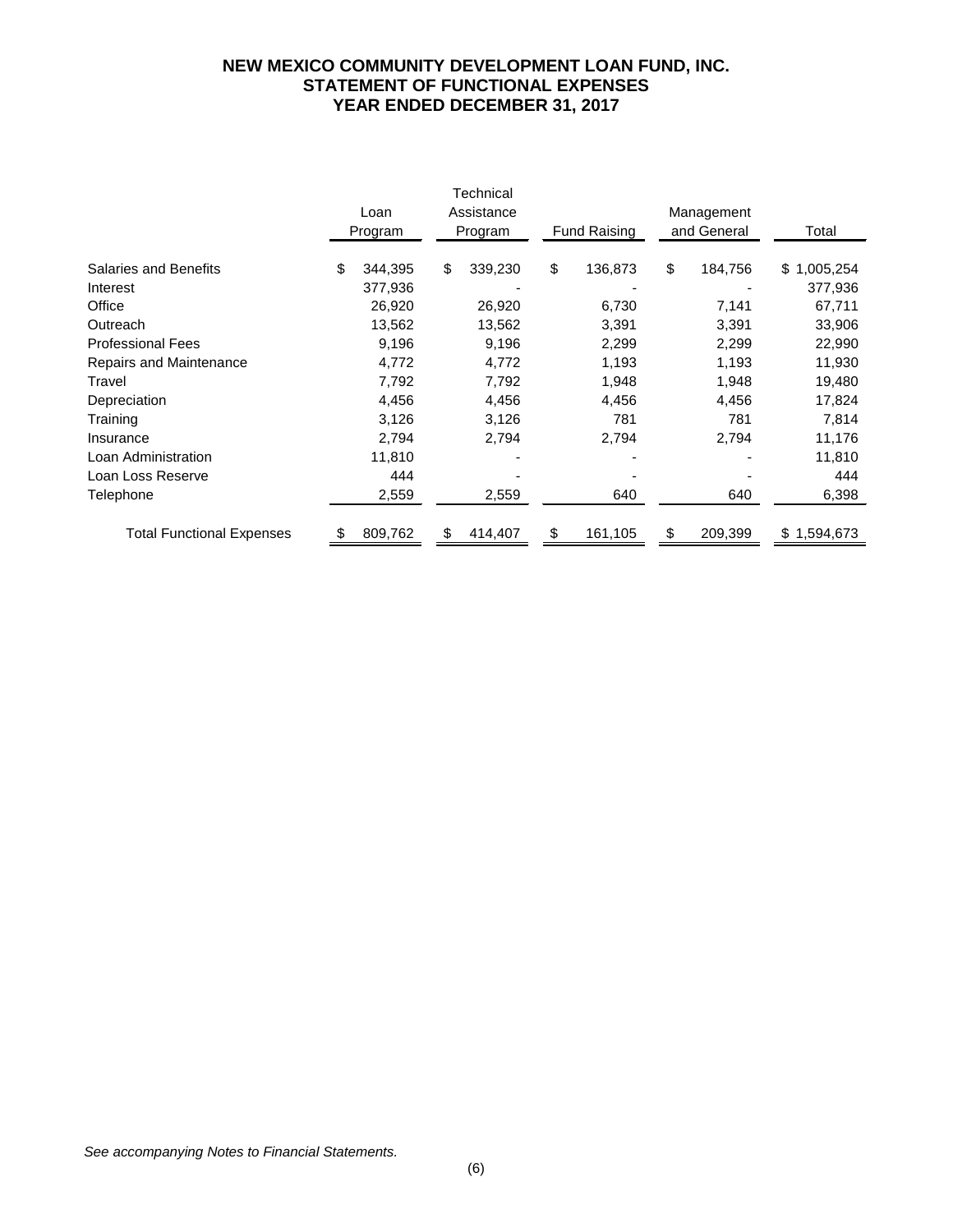# **NEW MEXICO COMMUNITY DEVELOPMENT LOAN FUND, INC. STATEMENT OF FUNCTIONAL EXPENSES YEAR ENDED DECEMBER 31, 2016**

|                                  |               | Technical     |        |                     |               |             |
|----------------------------------|---------------|---------------|--------|---------------------|---------------|-------------|
|                                  | Loan          | Assistance    |        |                     | Management    |             |
|                                  | Program       | Program       |        | <b>Fund Raising</b> | and General   | Total       |
| <b>Salaries and Benefits</b>     | \$<br>400,774 | \$<br>212,620 |        | \$<br>53,636        | \$<br>352,271 | \$1,019,301 |
| Interest                         | 338,250       |               |        |                     |               | 338,250     |
| Office                           | 39,384        |               | 9,071  | 4,171               | 39,385        | 92,011      |
| Outreach                         | 36,360        | 24,744        |        | 2,388               | 1,762         | 65,254      |
| <b>Professional Fees</b>         | 9,173         |               |        | 3,301               | 20,536        | 33,010      |
| Repairs and Maintenance          | 1,896         |               |        |                     | 17,063        | 18,959      |
| Travel                           | 8,037         |               | 12,650 | 2,105               | 4,164         | 26,956      |
| Depreciation                     | 8,176         |               | 2,852  | 2,852               | 5,135         | 19,015      |
| Training                         | 7,328         |               | 1,912  | 478                 | 6,213         | 15,931      |
| Insurance                        |               |               |        |                     | 8,615         | 8,615       |
| Loan Administration              | 6,846         |               |        |                     |               | 6,846       |
| Loan Loss Reserve                | 163,707       |               |        |                     |               | 163,707     |
| Telephone                        | 1,878         |               | 626    | 417                 | 2,296         | 5,217       |
| <b>Total Functional Expenses</b> | \$1,021,809   | \$<br>264,475 |        | \$<br>69,348        | \$<br>457,440 | \$1,813,072 |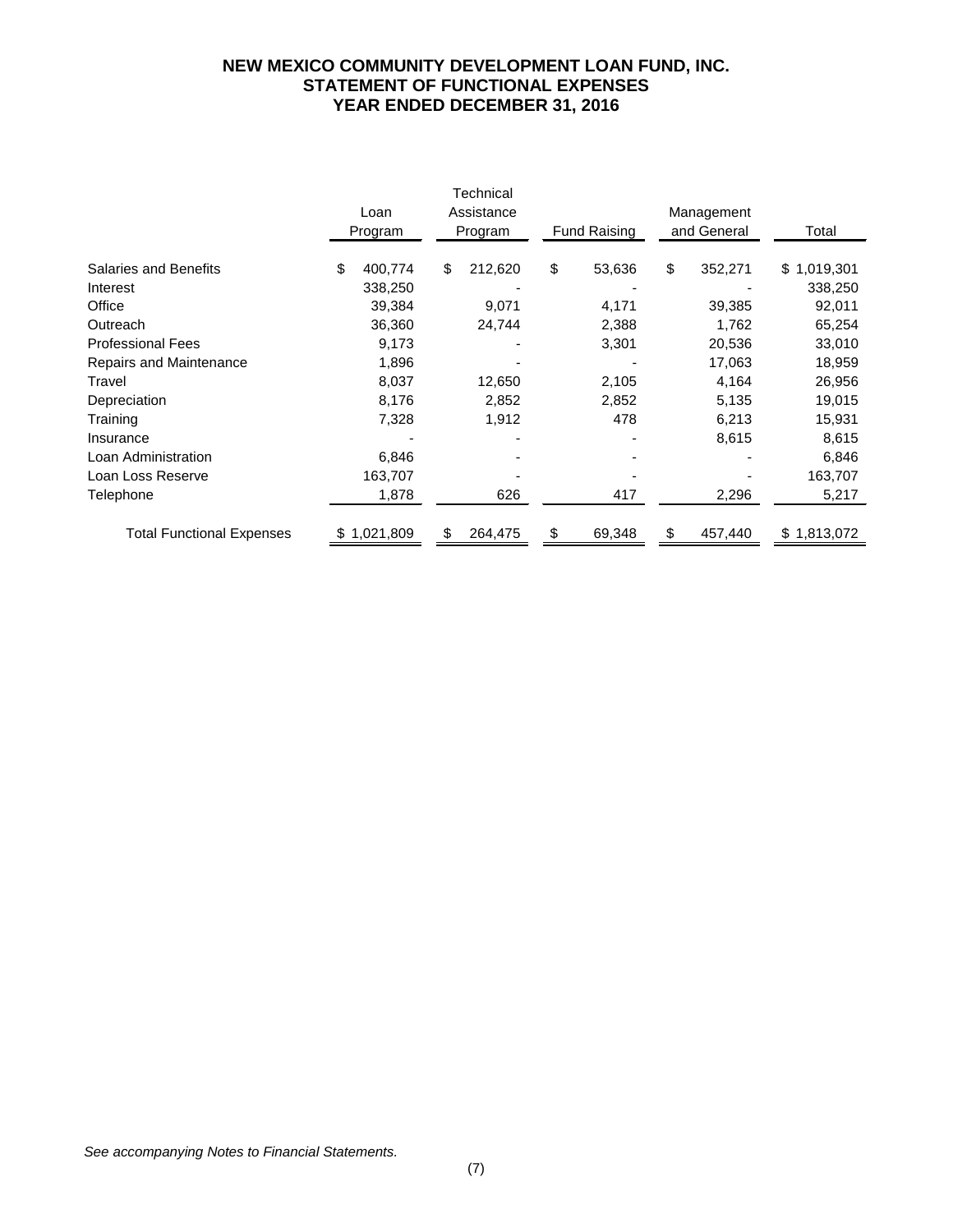## **NEW MEXICO COMMUNITY DEVELOPMENT LOAN FUND, INC. STATEMENTS OF CASH FLOWS YEARS ENDED DECEMBER 31, 2017 AND 2016**

|                                                           |    | 2017          | 2016 |             |  |
|-----------------------------------------------------------|----|---------------|------|-------------|--|
| <b>CASH FLOWS FROM OPERATING ACTIVITIES</b>               |    |               |      |             |  |
| Change in Net Assets                                      | \$ | (174, 588)    | \$   | (489,092)   |  |
| Adjustments to Reconcile Change in Net Assets to Net Cash |    |               |      |             |  |
| Provided by Operating Activities:                         |    |               |      |             |  |
| Depreciation                                              |    | 17,824        |      | 19,015      |  |
| Provision for Loan Losses                                 |    | 1,193         |      | 167,707     |  |
| Changes in Assets and Liabilities:                        |    |               |      |             |  |
| <b>Grants and Contracts Receivable</b>                    |    | 50,796        |      | (16, 459)   |  |
| <b>Interest Receivable</b>                                |    | 14,392        |      | (7, 778)    |  |
| <b>Other Assets</b>                                       |    | 2,770         |      | (157)       |  |
| <b>Accounts Payable</b>                                   |    | 65,319        |      | 11,111      |  |
| <b>Accrued Liabilities</b>                                |    | (4, 115)      |      | 3,465       |  |
| <b>Interest Payable</b>                                   |    | 6,803         |      | (3,947)     |  |
| <b>Deferred Revenue</b>                                   |    |               |      | (6, 420)    |  |
| Cash Held for Others                                      |    | 6,362         |      |             |  |
| Net Cash Used by Operating Activities                     |    | (13, 244)     |      | (322, 555)  |  |
| <b>CASH FLOWS FROM INVESTING ACTIVITIES</b>               |    |               |      |             |  |
| Loan Repayments                                           |    | 5,542,802     |      | 3,807,582   |  |
| Loans Issued                                              |    | (6,828,107)   |      | (3,536,409) |  |
| Proceeds from Land Held for Sale                          |    | 3,000         |      |             |  |
| Net Cash Provided (Used) by Investing Activities          |    | (1, 282, 305) |      | 271,173     |  |
| <b>CASH FLOWS FROM FINANCING ACTIVITIES</b>               |    |               |      |             |  |
| Proceeds from Secured Borrowings                          |    | 287,515       |      | 759,298     |  |
| <b>Principal Payments on Secured Borrowings</b>           |    | (78, 193)     |      | (499, 400)  |  |
| Proceeds from Acquisition of Notes Payable                |    | 1,391,885     |      | 454,069     |  |
| Principal Payments on Notes Payable                       |    | (956, 869)    |      | (549, 821)  |  |
| Net Cash Provided by Financing Activities                 |    | 644,338       |      | 164,146     |  |
| NET INCREASE (DECREASE) IN CASH AND CASH EQUIVALENTS      |    | (651, 211)    |      | 112,764     |  |
| Cash and Cash Equivalents - Beginning of Year             |    | 5,023,822     |      | 4,911,058   |  |
| CASH AND CASH EQUIVALENTS - END OF YEAR                   |    | 4,372,611     |      | 5,023,822   |  |
| Less: Restricted Cash                                     |    | 356,231       |      | 274,506     |  |
| CASH AND CASH EQUIVALENTS - END OF YEAR - UNRESTRICTED    | \$ | 4,016,380     | \$   | 4,749,316   |  |

*See accompanying Notes to Financial Statements.*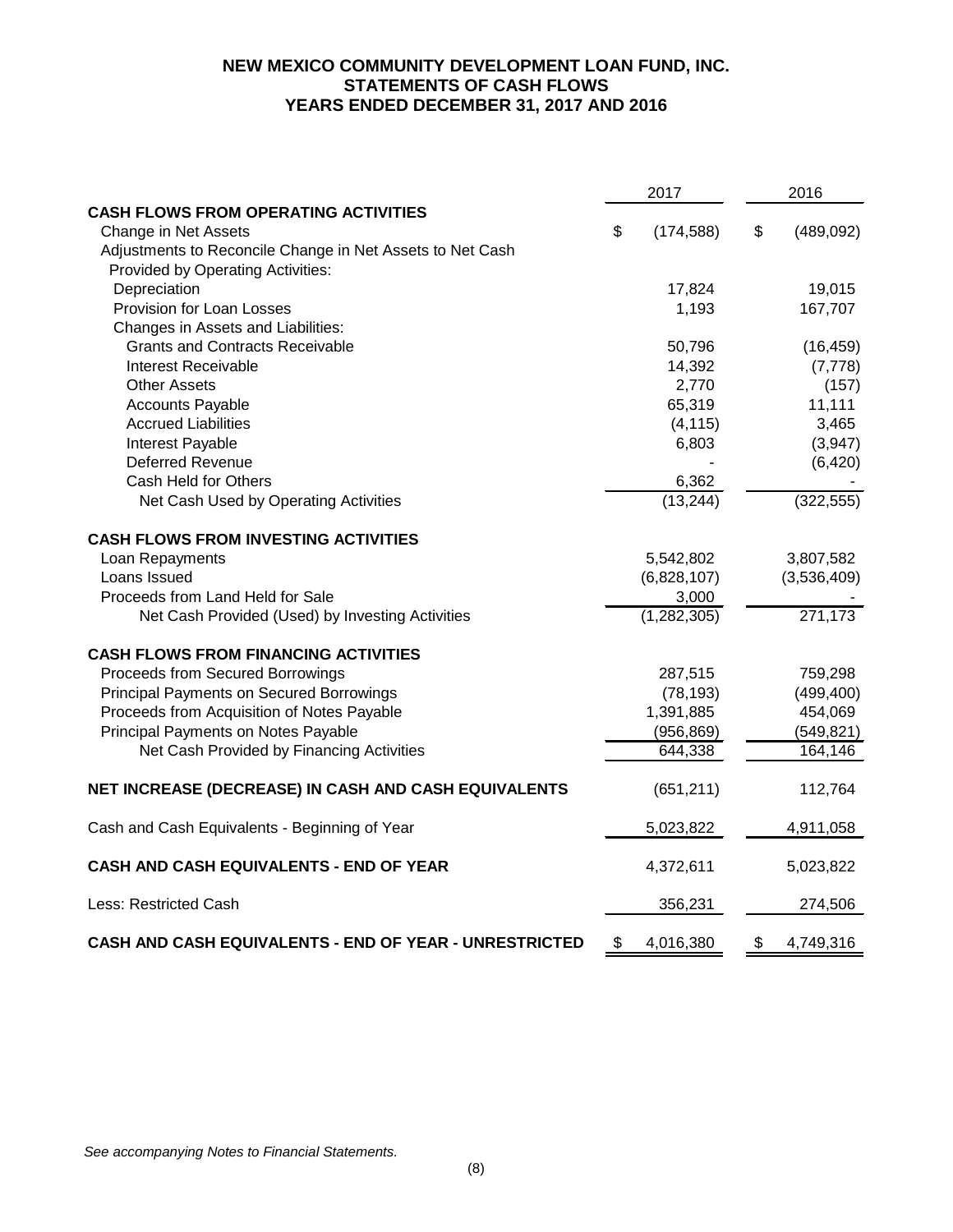# **NOTE 1 SUMMARY OF SIGNIFICANT ACCOUNTING POLICIES**

#### **Organization**

The New Mexico Community Development Loan Fund, Inc. (Loan Fund) was formed to encourage and facilitate the investment of capital in low-income New Mexico communities through individuals, religious and community organizations, foundations, governmental entities, financial institutions, and a variety of others. As the primary source of funding is borrowings, the Loan Fund also accepts contributions and receives grants. The Loan Fund utilizes these funds to assist businesses and nonprofits; providing positive social benefits such as creating and preserving jobs that pay sustainable wages and benefits, providing basic services and affordable housing in disadvantaged communities, preserving and advancing traditional communities, cultures and ways of life, and contributing to the revitalization of urban and rural communities. The Loan Fund places particular emphasis on assisting low-income, minority and women-owned businesses and those who meet other special requirements and are unable to access affordable loans from traditional sources, such as banks.

## **Basis of Accounting**

The accompanying financial statements of the Loan Fund have been prepared on the accrual basis of accounting and conform to accounting principles generally accepted in the United States of America as applicable to nonprofit organizations.

#### **Basis of Presentation**

The Loan Fund is required to report information regarding its financial position and activities according to three classes of net assets: unrestricted net assets, temporarily restricted net assets, and permanently restricted net assets.

#### Unrestricted Net Assets

Net assets that are not subject to donor-imposed stipulations. Unrestricted net assets may be designated for specific purposes by action of the board of directors.

#### Temporarily Restricted Net Assets

Net assets that are subject to donor-imposed stipulations that may or will be met by occurrence of a specific event or passage of time. When a donor restriction expires, temporarily restricted net assets are reclassified to unrestricted net assets and reported in the statement of activities as net assets released from restrictions.

#### Permanently Restricted Net Assets

Net assets required to be maintained in perpetuity, with only the income used for operating activities, due to donor-imposed restrictions.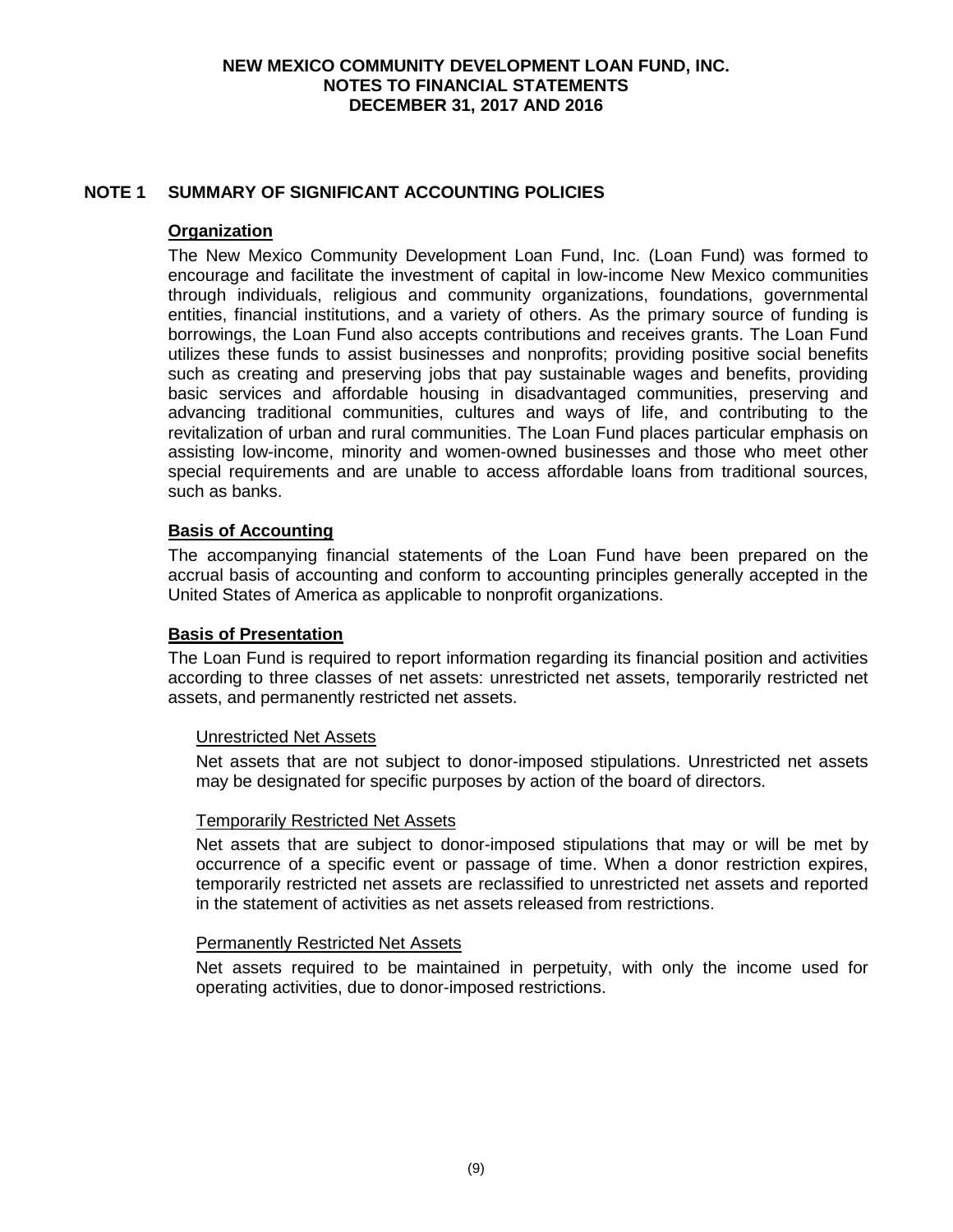# **NOTE 1 SUMMARY OF SIGNIFICANT ACCOUNTING POLICIES (CONTINUED)**

#### **Use of Estimates**

The preparation of financial statements in conformity with accounting principles generally accepted in the United States of America requires management to make estimates and assumptions that affect certain reported amounts and disclosures. Accordingly, actual results could differ from those estimates. The allowance for loan losses is a significant estimate in these financial statements. It is reasonably possible that actual loan losses could differ from management's estimates of loan losses.

## **Donated Services and Materials**

The Loan Fund recognizes contributed services if the services create or enhance nonfinancial assets or require specialized skills, are provided by individuals possessing those skills, and would need to be purchased if not provided by donation. Recognized contributed services are recorded at the fair value of the services on the date of donation. Donated materials are recorded at fair value on the date of donation.

## **Support**

The Loan Fund reports contributions of cash and other assets as restricted support if they are received with donor stipulations that limit the use of the donated assets or specify the time period for which the assets may be expended. When a donor restriction expires, restricted net assets are reclassified to unrestricted net assets and reported in the statement of activities as net assets released from restrictions. Donor-restricted contributions whose restrictions are met in the same reporting period are reported as unrestricted support.

## **Cash and Cash Equivalents**

Cash and cash equivalents include demand deposits at banks, money market funds, and savings accounts at financial institutions. For purposes of the statement of cash flows, the Loan Fund considers all unrestricted highly liquid investments to be cash equivalents and excludes restricted cash.

In accordance with certain agreements, the Loan Fund maintained separate cash and cash equivalent accounts for the United States Department of Agriculture (USDA), the Questa Economic Development Fund (Questa), and Small Business Administration (SBA) required loan loss cash reserve account.

## **Restricted Cash and Cash Held for Others**

Restricted cash is cash that the Loan Fund has received from Questa, Money Smart Week, and the SBA and the USDA loan loss cash reserve accounts. The Loan Fund provides contract administration services related to the Questa Economic Development contract and the related cash held for others. Included in the statement of financial position is approximately \$19,800 and \$22,400 that represent funds held related to the Questa Economic Development contract at December 31, 2017 and 2016, respectively (Note 5).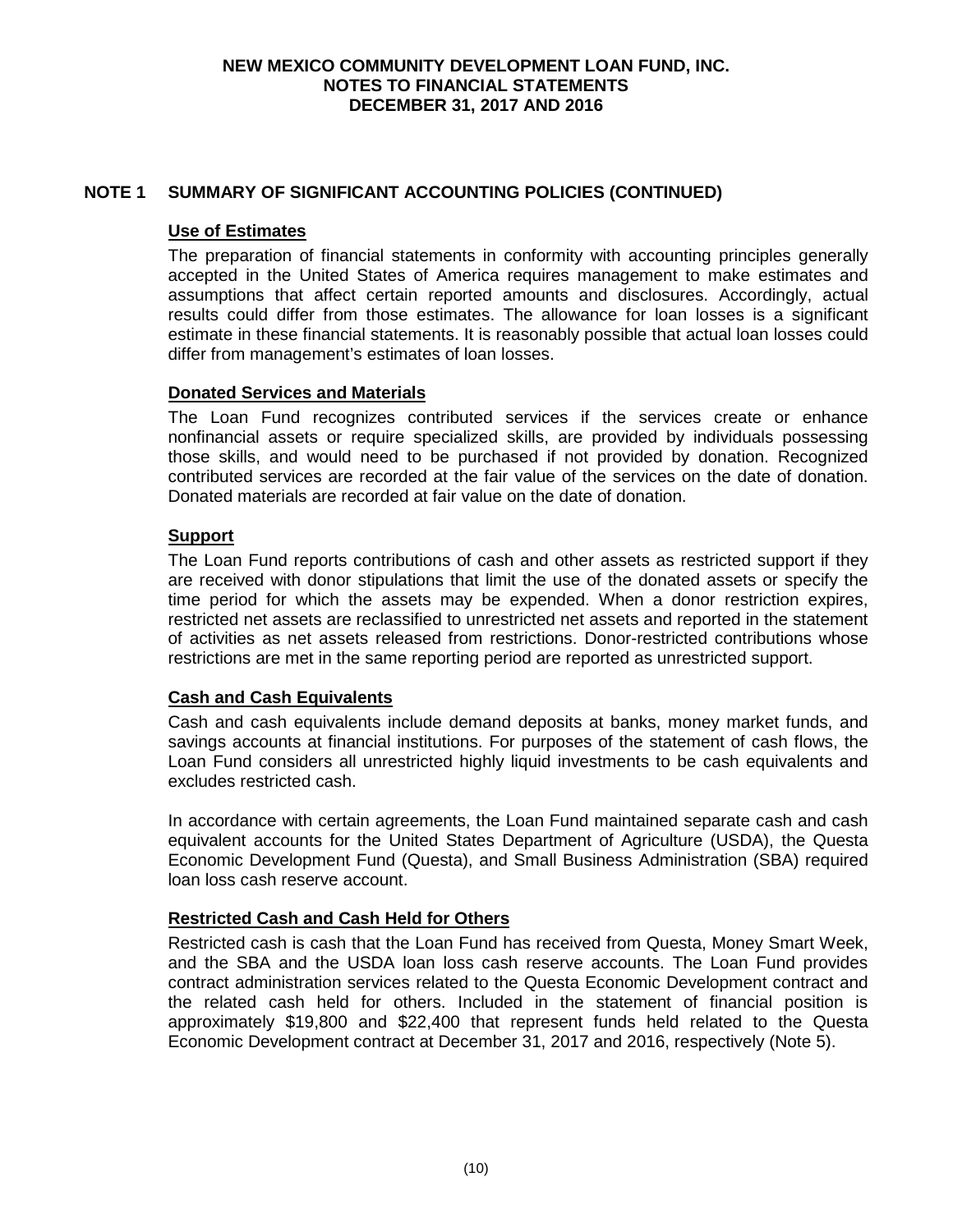## **NOTE 1 SUMMARY OF SIGNIFICANT ACCOUNTING POLICIES (CONTINUED)**

#### **Restricted Cash and Cash Held for Others (Continued)**

Restricted cash related to Money Smart Week is approximately \$8,900. The Loan Fund provides fiscal agent-type services to Money Smart Week and the related cash held for others. Restricted cash related to the loan loss reserve totaled approximately \$327,000 and \$252,000 at December 31, 2017 and 2016, respectively. Restricted cash required is a minimum of 5% and 15%, respectively, of the outstanding payable to USDA and loan receivable balances for SBA.

#### **Loans Receivable**

Loans receivable are carried at face value, adjusted by an allowance for loan losses. The Loan Fund classifies loans receivable as current if maturity is one year or less. Interest income on loans receivable is recorded monthly. Related loan fees required at closing are recorded as income when the loan is disbursed unless the loan term is longer than one year in which case the related fees are amortized over the life of the loan.

Loans are collateralized by any combination of the following: deposit accounts, real estate, inventory, accounts receivable, furniture, equipment, vehicles, and assignment of contracts and life insurance policies. The Loan Fund's access to collateral is determined by legal collection proceedings.

Loans are recorded when funds are disbursed. Collectability of loans receivable is evaluated weekly and the loan loss reserve is adjusted accordingly.

The accrual of interest is discontinued on loans evaluated to be potentially uncollectible. Interest accrual resumes when certainty of repayment is determined. Loans are written off as uncollectible only after collateral has been satisfied and all legal action for recovery is exhausted. Loans are determined to be delinquent based on the number of days required payments are past due.

#### **Allowance for Loan Losses**

The Loan Fund provides a valuation allowance for estimated losses on loans when a significant and permanent decline in value occurs or is anticipated. The allowance for loan losses is based on established guidelines for loan grades, which specify reserve requirements. The factors that influence allowance requirements include available borrower financial information, period of payment delinquency, borrower responsiveness, and borrower collateral. Loan Fund management provides an estimate for loan losses based on these factors.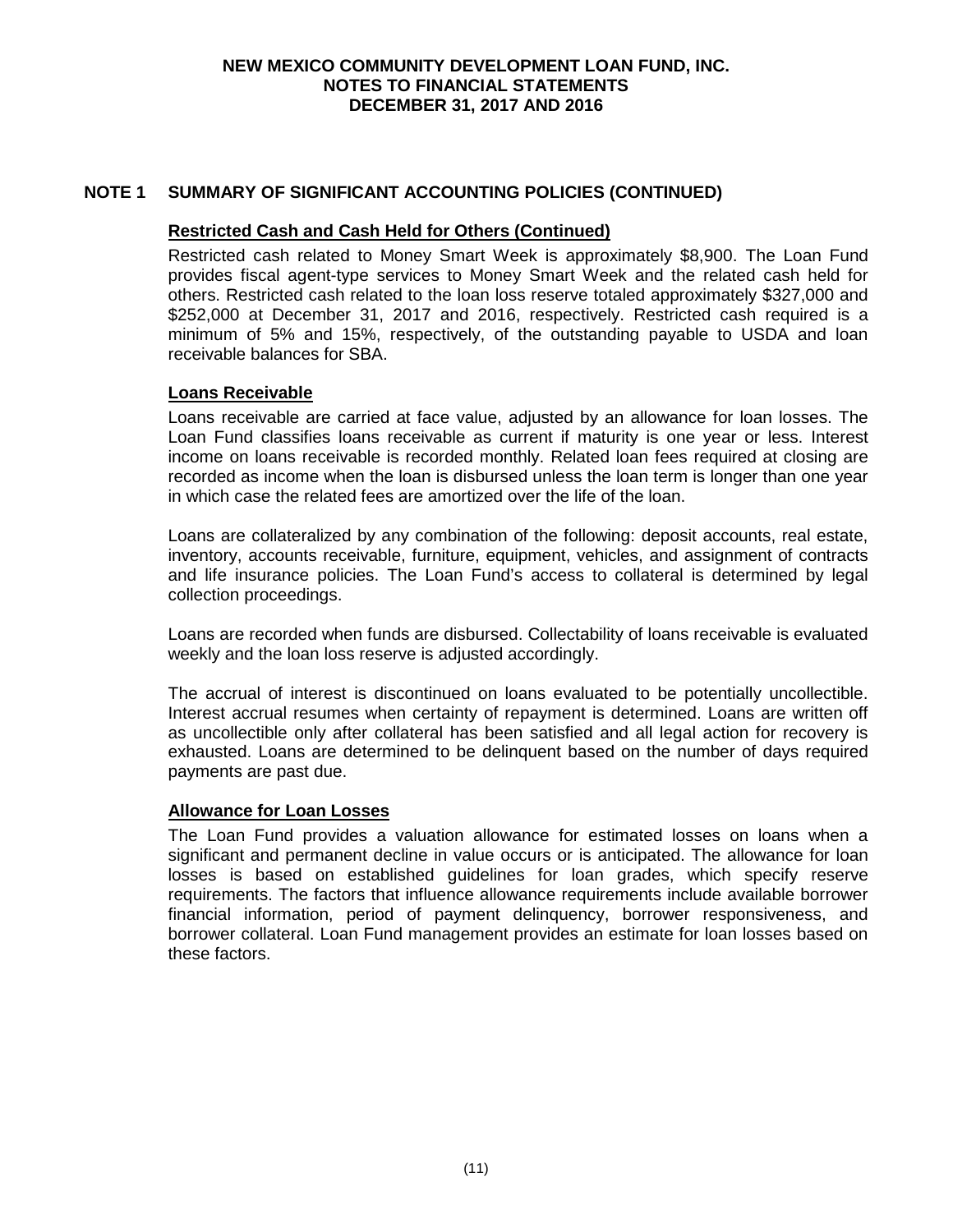# **NOTE 1 SUMMARY OF SIGNIFICANT ACCOUNTING POLICIES (CONTINUED)**

## **Property and Equipment**

Purchased property and equipment is stated at cost. Property and equipment received by donation is recorded at the estimated fair value on the date of donation. Such donations are reported as unrestricted support unless the donor has restricted the donated asset to a specific purpose. Assets donated with explicit restrictions regarding their use and contributions of cash that must be used to acquire property are reported as restricted support. Absent donor stipulations regarding how long those donated assets must be maintained, the Loan Fund reports the expiration of donor restrictions when the donated or acquired assets are placed in service as instructed by the donor. The Loan Fund reclassifies restricted net assets to unrestricted net assets at that time. Purchased or donated property in excess of \$500 is capitalized. Depreciation is calculated on a straight-line basis in amounts sufficient to relate the cost of depreciable assets to operations over their estimated useful lives, which range from three to thirty-nine years.

#### **Impairment of Long-Lived Assets**

Long-lived assets held by the Loan Fund are reviewed for impairment whenever events or changes in circumstances indicate that the carrying amount of an asset may not be recoverable in the event that facts and circumstances indicate that the cost of any long-lived asset may be impaired, an evaluation of recoverability would be performed.

## **Functional Allocation of Expenses**

Expenses are charged directly to program and supporting services based on specific identification. Costs benefiting all programs are reasonably allocated by management based on estimates of the program supporting staff and management time spent on the program, travel expenses, administrative expenses inclusive of overhead expenses.

## **Grants and Contracts Receivable**

Grants and contracts receivable were deemed to be fully collectible; therefore, no allowance has been recorded.

## **Advertising Costs**

The Loan Fund expenses marketing and public relations costs as incurred.

#### **Income Taxes**

The Loan Fund is a nonprofit organization and qualifies as a tax-exempt organization under Section 501(c)(3) of the Internal Revenue Code. The Loan Fund regularly evaluates activities as it relates to its tax-exempt status. If Loan Fund activities are determined to be outside of its tax-exempt status the potential exists for tax liabilities on those unrelated activities. Currently, the Loan Fund engages in no activities that would be taxed as unrelated business income. Accordingly, no provision for income taxes has been reflected in the Loan Fund's financial statements. The Loan Fund's income tax filings are subject to audit by various taxing authorities. The Loan Fund believes it has appropriate support for any tax positions taken, and as such, does not have any uncertain tax positions that are material to the financial statements.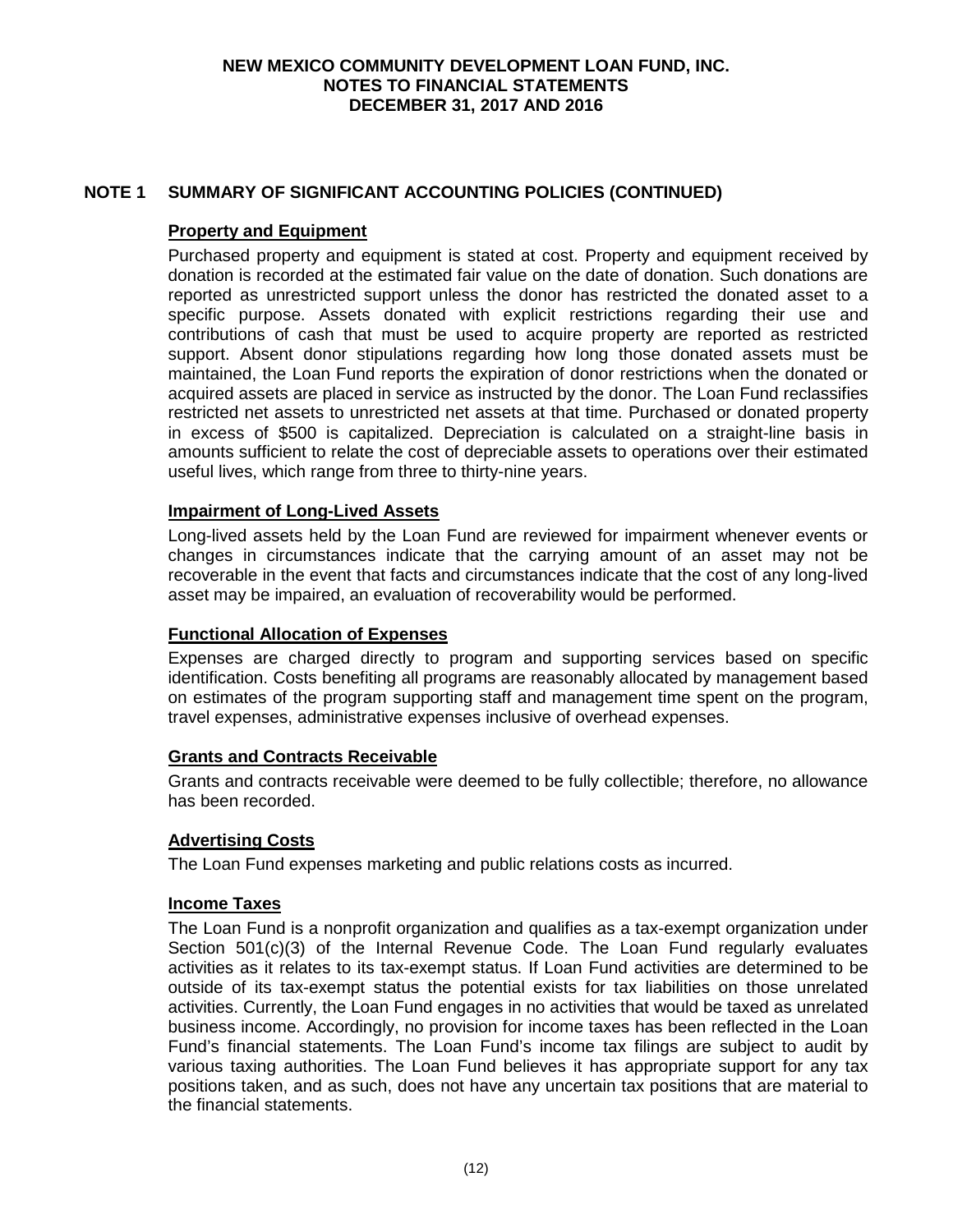#### **NOTE 2 LOANS RECEIVABLE**

The Loan Fund had loans receivable of \$13,797,060 and \$12,512,948, net of allowance for loan losses, at December 31, 2017 and 2016, respectively.

Changes in the allowance for loan losses for the years ended December 31 are as follows:

|                              |    | 2017    |   | 2016      |
|------------------------------|----|---------|---|-----------|
| Balance at Beginning of Year | \$ | 242,488 | S | 172,447   |
| Loans Charged-Off            |    | (331)   |   | (97, 666) |
| Provision for Loan Losses    |    | 1,194   |   | 167,707   |
| Balance at End of Year       | S  | 243,351 |   | 242,488   |

Loan balances of approximately \$886,500 and \$1,334,000 had loan payments past due more than thirty-one days as of December 31, 2017 and 2016, respectively. Additionally, loans of approximately \$1,848,000 and \$454,000 had original principal repayment terms modified during 2017 and 2016, respectively.

Loan balances of approximately \$126,000 and \$97,000 were on nonaccrual status as of December 31, 2017 and 2016, respectively. Loan balances past due more than ninety days and still accruing interest were approximately \$343,800 and \$970,000 at December 31, 2017 and 2016, respectively.

The following table presents financing receivable regarding their age and interest accrual status for the years ended December 31 are as follows:

|      | Loans Receivable Aging Schedule - Community Loans |                |              |                    |               |                          |                                  |                                                                            |                                                                                     |
|------|---------------------------------------------------|----------------|--------------|--------------------|---------------|--------------------------|----------------------------------|----------------------------------------------------------------------------|-------------------------------------------------------------------------------------|
|      | Current                                           | $30 - 60$ days | 61 - 90 days | $91 - 120$<br>days | $121 + days$  | <b>Total Past</b><br>Due | Total Loan<br><b>Receivables</b> | <b>Total Loan</b><br><b>Balances Due</b><br>on Nonaccrual<br><b>Status</b> | Loan Balances<br>Past Due More<br>than 90 days<br>and Still<br>Accruing<br>Interest |
| 2017 | 13.153.897<br>S.                                  | 150,982<br>S   | 8,684<br>\$  | 450,151<br>S       | 276,677<br>\$ | 886,494<br>\$            | \$14,040,391                     | 126,000<br>\$                                                              | 343,798<br>S                                                                        |
| 2016 | 13,194,923<br>S.                                  | 320,876<br>S.  | 42,795<br>S  | 137,312<br>S.      | 833,111<br>\$ | \$1,334,094              | \$14,529,017                     | 97,000<br>S                                                                | 970,423<br>S                                                                        |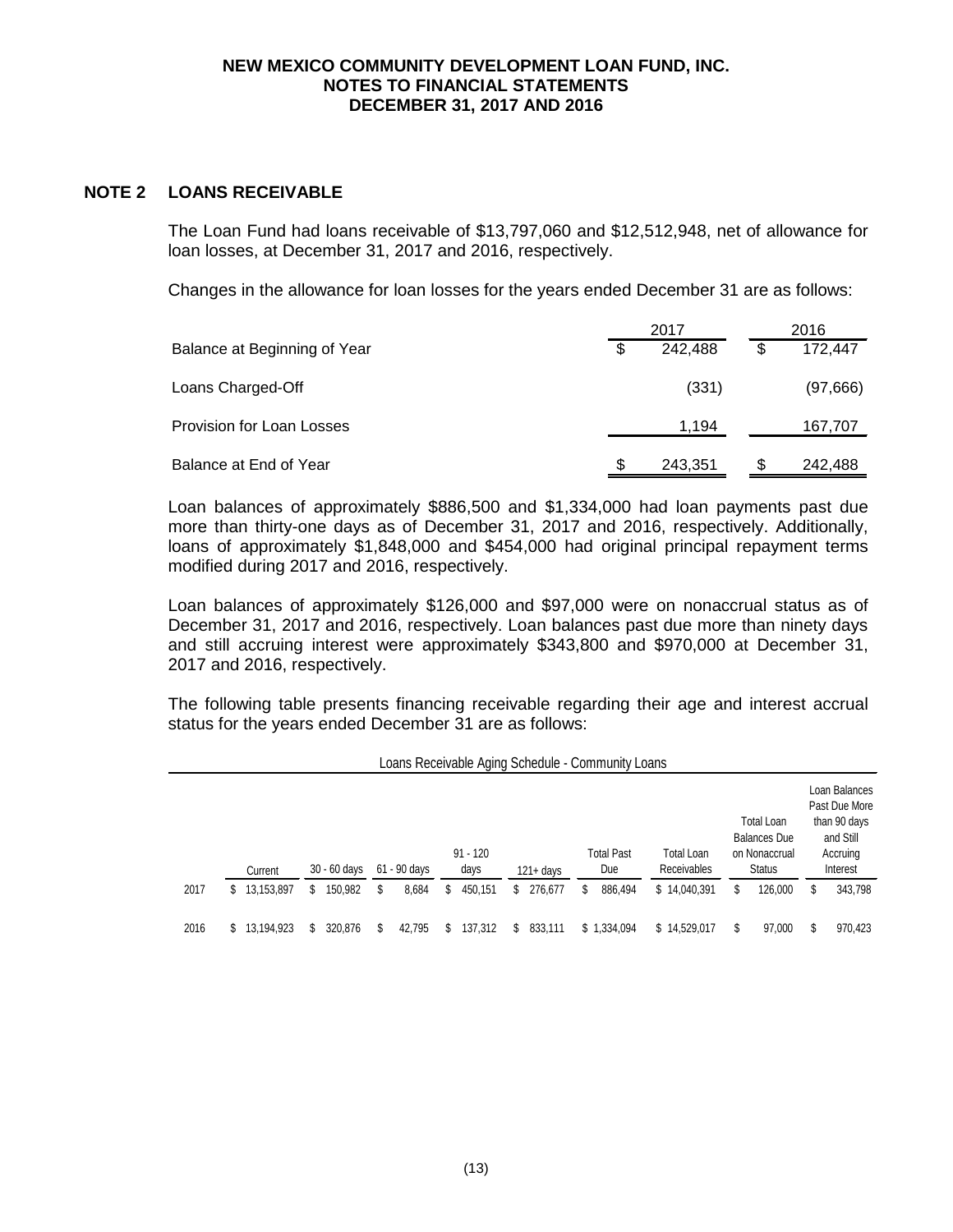# **NOTE 2 LOANS RECEIVABLE (CONTINUED)**

Because of the inherent uncertainties in estimating the allowance for doubtful loans and accounts, it is at least reasonably possible that the estimates used will change within the near term.

# **NOTE 3 LAND HELD FOR SALE**

The Loan Fund had land with estimated fair value of \$64,771 and \$67,771 at December 31, 2017 and 2016, respectively. During the year, Land valued at \$3,000 was sold by the Loan Fund. Land held for sale was collateral on prior loan receivables that were written-off.

## **NOTE 4 PROPERTY AND EQUIPMENT**

Property and equipment consists of the following at December 31:

|                                |    | 2017    |   | 2016    |
|--------------------------------|----|---------|---|---------|
| Building and Improvements      | \$ | 386,116 | S | 386,116 |
| Furniture and Equipment        |    | 116.544 |   | 116.544 |
| Land                           |    | 91.500  |   | 91,500  |
| Total                          |    | 594.160 |   | 594,160 |
| Less: Accumulated Depreciation |    | 198,100 |   | 180.276 |
| Net Property and Equipment     | S  | 396,060 |   | 413,884 |
|                                |    |         |   |         |

## **NOTE 5 QUESTA ECONOMIC DEVELOPMENT FUND**

On April 20, 2015, the Loan Fund entered into a renewable Memorandum of Understanding (MOU) with Questa Economic Development Fund (Questa) to administer and service Questa's incentive grant program. The MOU expired April 19, 2017 and was renewed through April 19, 2018.

The purpose of this MOU is to provide support in the form of incentive grants to qualified borrowers who reside or own a business within the Questa School District, and used for a business purpose that is expected to directly contribute to the economy of the Village of Questa.

# **NOTE 6 RELATED PARTY TRANSACTIONS**

Loan Fund policy requires that representatives from its client base serve on its board. Certain members of the board are associated with certain lenders and donors. The terms and conditions of related party loans are comparable with terms and conditions of other loans serviced by the Loan Fund. There were no related party loans at December 31, 2017.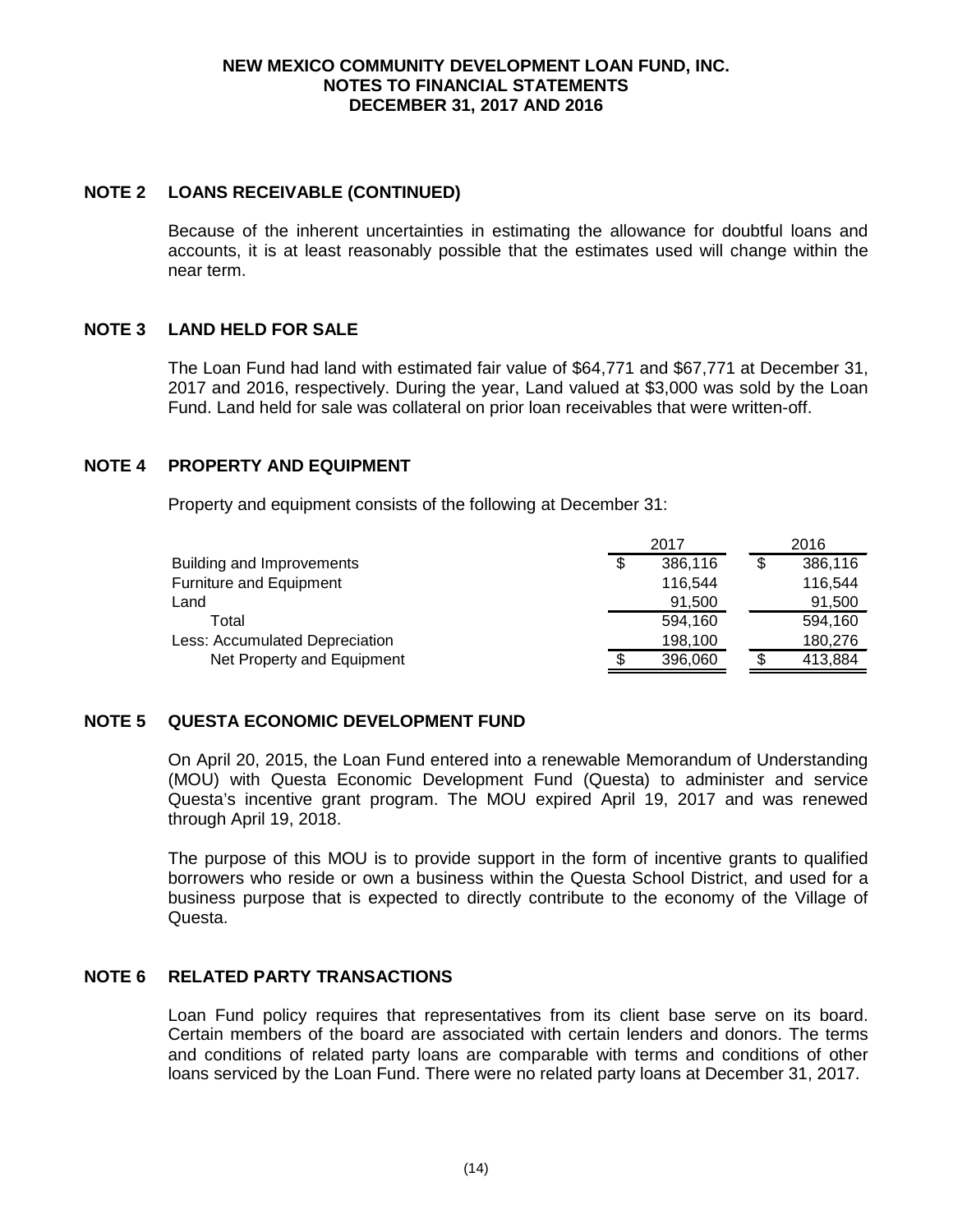## **NOTE 7 NOTES PAYABLE, SECURED DEBT, AND SUBORDINATED NOTE PAYABLE**

#### **Notes Payable**

The Loan Fund has notes payable, secured debt, and subordinated note payable with various banks, governmental entities, individuals, and nonprofit organizations. Interest rates on these notes payable range from 0% to 3%. Maturity dates range from January 2018 to October 1, 2042. These notes payable are collateralized by loans receivable. As of December 31, 2017 and 2016, there were no notes payable that were acquired for operating purposes not related to the lending program.

Notes payable, secured debt, and subordinated note payable was \$16,513,047 and \$15,869,000 as of December 31, 2017 and 2016, respectively.

|                                         | Amount          |
|-----------------------------------------|-----------------|
| Notes Payable:                          |                 |
| <b>Governmental Entities</b>            | \$<br>2,012,931 |
| <b>Faith Based Organization</b>         | 1,864,891       |
| <b>Individuals and Trusts</b>           | 414,206         |
| <b>Managed Accounts</b>                 | 985,000         |
| Foundations and Nonprofit Organizations | 520,000         |
| Organizations and Corporations          | 40,000          |
| <b>Financial Institutions</b>           | 750,000         |
| <b>Secured Debt</b>                     | 9,426,019       |
| Subordinated Note Payable               | 500,000         |
| Total Debt at December 31, 2017         | 16,513,047      |

Future principal payments on the notes payable, secured debt, and subordinated note payable as of December 31, 2017 are as follows:

| Year Ending December 31, |   | Amount     |
|--------------------------|---|------------|
| 2018                     | S | 1,403,026  |
| 2019                     |   | 892,699    |
| 2020                     |   | 2,333,019  |
| 2021                     |   | 683,092    |
| 2022                     |   | 404,148    |
| Thereafter               |   | 10,797,063 |
| Total                    |   | 16,513,047 |

Some of the Loan Fund's notes payable and secured debt agreements include financial covenants relating to delinquency rate, loan loss rate, current ratio, net worth, and reporting requirements.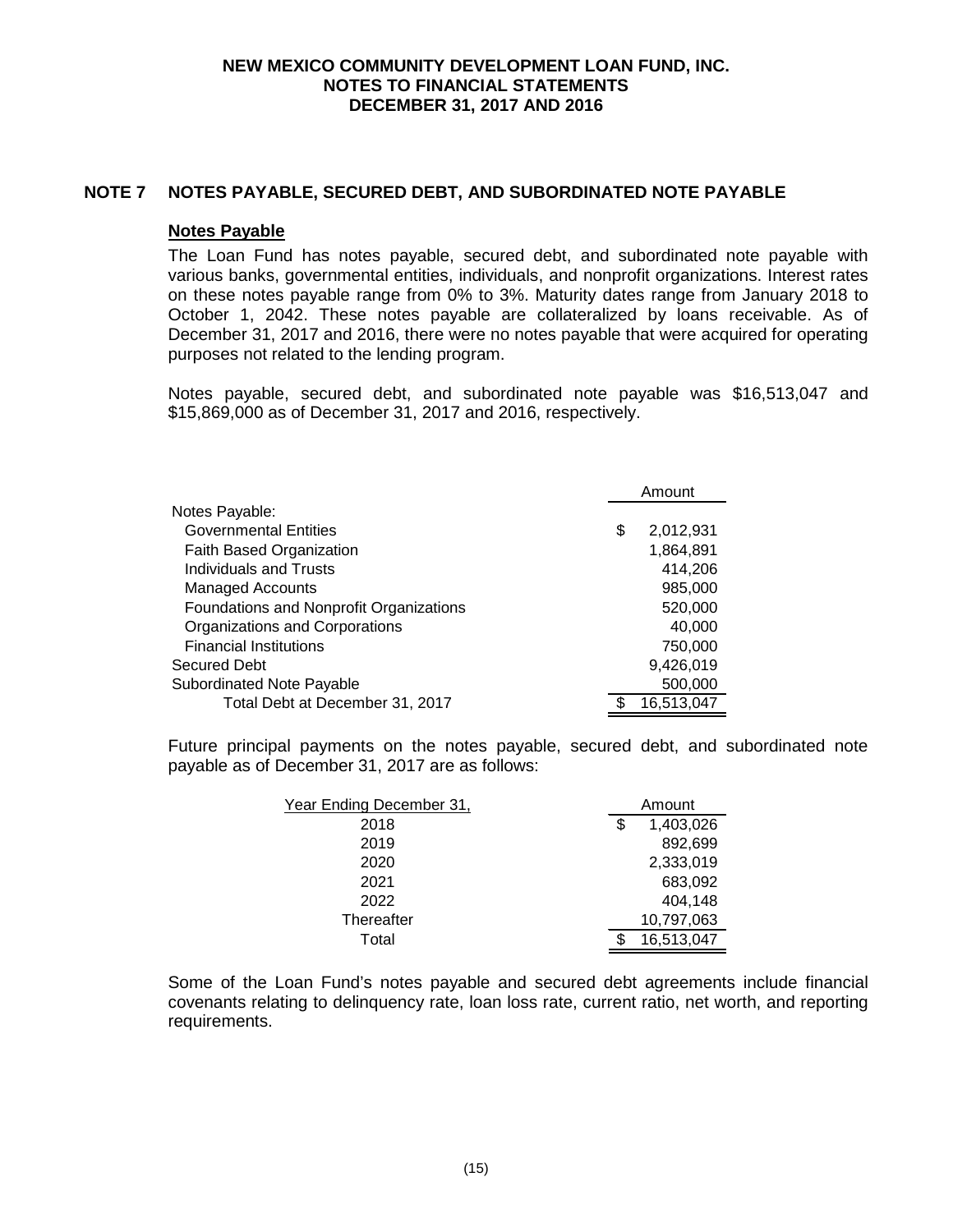## **NOTE 7 NOTES PAYABLE, SECURED DEBT, AND SUBORDINATED NOTE PAYABLE (CONTINUED)**

#### **Secured Debt**

The Loan Fund has an agreement with a third party to provide up to \$13,000,000 in revolving funds for loans made by the Loan Fund. In accordance with applicable accounting standards, this agreement is accounted for as secured debt. The Loan Fund must repay the secured debt as the Loan Fund collects principal payments on these loans. At December 31, 2017, principal payments due from the revolving fund was \$696,508, with \$450,098, due on the revolving fund at December 31, 2016.

#### **Subordinated Debt**

The Loan Fund entered into an agreement with a third party on July 1, 2017 to provide up to \$500,000 for loans made by the Loan Fund. The Loan Fund paid interest quarterly at 2.25%.

## **NOTE 8 CASH EQUIVALENTS**

At December 31, 2017 and 2016, the Loan Fund invested in certificates of deposit of \$57,126 and \$56,926, respectively. As of December 31, 2017, the certificate of deposit interest rate was 0.350% and the maturity date is November 16, 2018. The Loan Fund did not hold any equity investments as of December 31, 2017 and 2016.

## **NOTE 9 RESTRICTED NET ASSETS**

Temporarily restricted net assets at December 31 are available for the following:

|                                              | 2017 |        | 2016   |  |
|----------------------------------------------|------|--------|--------|--|
| Loans to Artists and Related Program Expense |      | 68.647 | 76.859 |  |
| ™otal                                        |      | 68.647 | 76.859 |  |

Permanently restricted net assets of \$205,791 at December 31, 2017 and 2016 consisted of \$203,826 of permanent lending capital for loans to third parties and \$1,965 for the Sister Marie fund.

#### **NOTE 10 RETIREMENT PLAN**

The Loan Fund maintains a tax-free annuity plan for employees who have completed one year of service. Contributions to the New Mexico Community Development Loan Fund Retirement Plan are at the discretion of the board. The board elected to contribute 3% of eligible employee's salaries during 2017 and 2016. Employer contributions for 2017 and 2016 were approximately \$19,000 and \$16,000, respectively.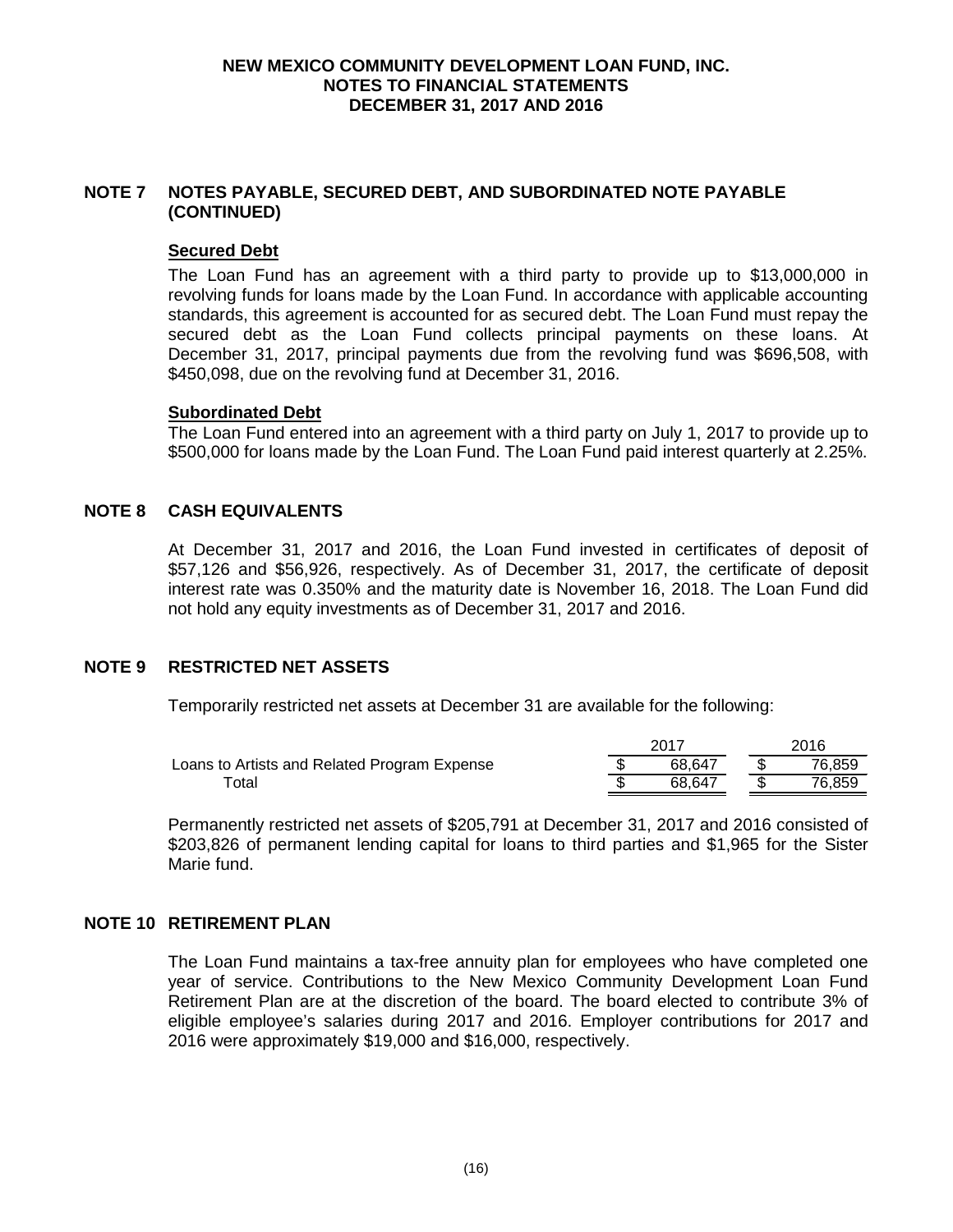## **NOTE 11 CONCENTRATIONS OF CASH DEPOSITS**

The Loan Fund maintains its cash balances in financial institutions insured by the Federal Deposit Insurance Corporation (FDIC) up to \$250,000. At times, these cash balances may exceed the insured limits of the FDIC. At December 31, 2017, cash in excess of FDIC limits totaled \$1,693,839. The Loan Fund has not experienced any losses in these cash accounts and believes it is not exposed to any significant credit risk related to uninsured cash balances.

## **NOTE 12 CONCENTRATIONS OF SECURED DEBT**

The Loan Fund has a secured note payable of approximately \$9,426,000 and \$9,217,000 at December 31, 2017 and 2016, respectively. This note payable represents approximately 57% and 58% of total notes payable and secured debt at December 31, 2017 and 2016, respectively.

The secured note payable is a significant source of funding for the lending program and matures in January 2029.

#### **NOTE 13 COMMITMENTS**

The Loan Fund was committed to borrowers for credit lines or loans of approximately \$1,228,870 and \$2,059,000 as of December 31, 2017 and 2016, respectively.

#### **NOTE 14 SUBSEQUENT EVENTS**

Management has evaluated subsequent events through May 9, 2018, the date which the financial statements were available to be issued.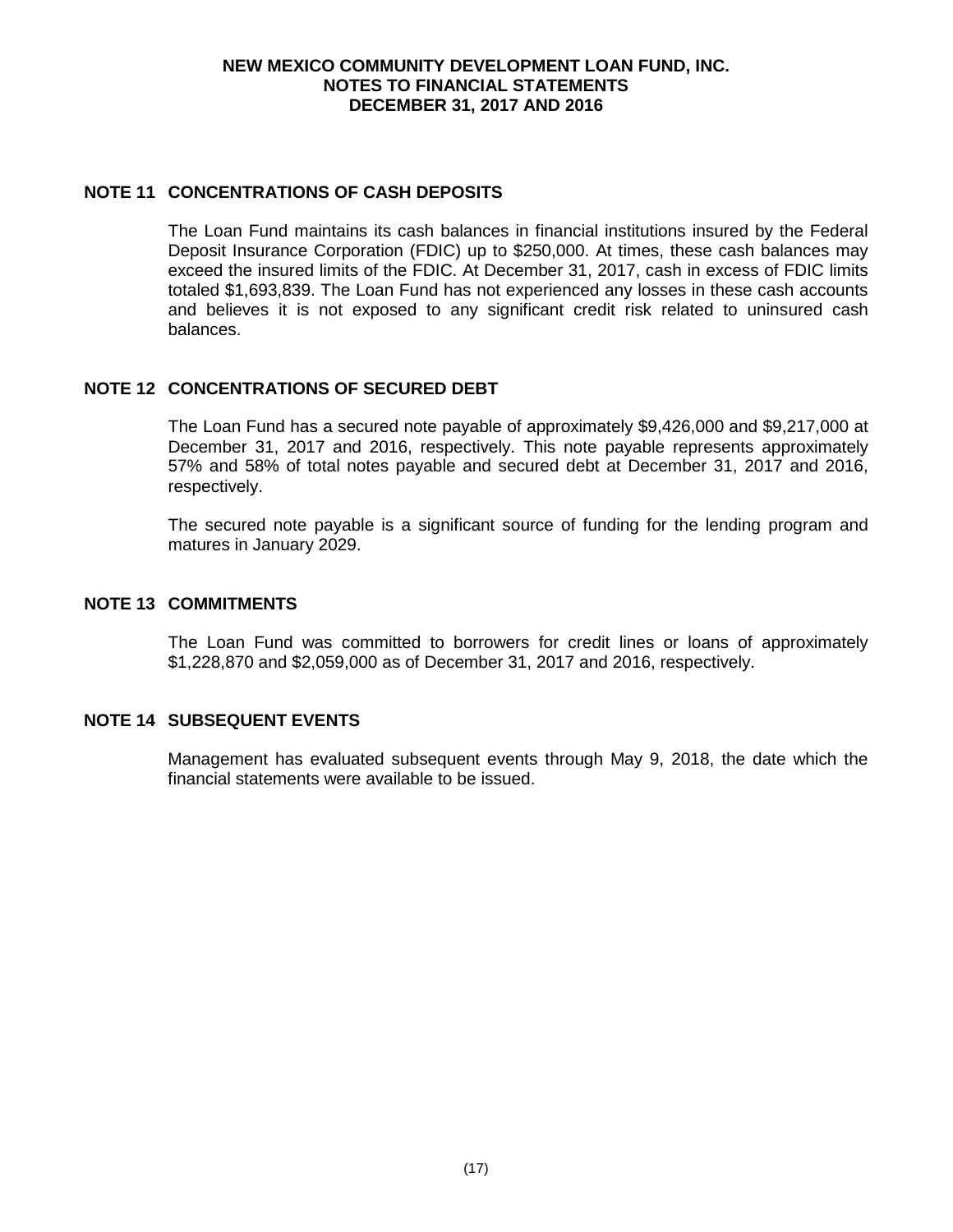

CliftonLarsonAllen LLP CLAconnect.com

#### **INDEPENDENT AUDITORS' REPORT ON INTERNAL CONTROL OVER FINANCIAL REPORTING AND ON COMPLIANCE AND OTHER MATTERS BASED ON AN AUDIT OF FINANCIAL STATEMENTS PERFORMED IN ACCORDANCE WITH GOVERNMENT AUDITING STANDARDS**

Board of Directors New Mexico Community Development Loan Fund, Inc. Albuquerque, New Mexico

We have audited, in accordance with the auditing standards generally accepted in the United States of America and the standards applicable to financial audits contained in *Government Auditing Standards*  issued by the Comptroller General of the United States, the financial statements of New Mexico Community Development Loan Fund, Inc. (Loan Fund) (a nonprofit organization), which comprise the comparative statement of financial position as of December 31, 2017, and the related statements of activities, functional expenses and cash flows for the year then ended, and the related comparative notes to the financial statements, and have issued our report thereon dated May 9, 2018.

#### **Internal Control Over Financial Reporting**

In planning and performing our audit of the financial statements, we considered the Loan Fund's internal control over financial reporting (internal control) to determine the audit procedures that are appropriate in the circumstances for the purpose of expressing our opinion on the financial statements, but not for the purpose of expressing an opinion on the effectiveness of the Loan Fund's internal control.

A *deficiency in internal control* exists when the design or operation of a control does not allow management or employees, in the normal course of performing their assigned functions, to prevent, or detect and correct, misstatements on a timely basis. A *material weakness* is a deficiency, or a combination of deficiencies, in internal control, such that there is a reasonable possibility that a material misstatement of the entity's financial statements will not be prevented, or detected and corrected, on a timely basis. A *significant deficiency* is a deficiency, or a combination of deficiencies, in internal control that is less severe than a material weakness, yet important enough to merit attention by those charged with governance.

Our consideration of internal control was for the limited purpose described in the first paragraph of this section and was not designed to identify all deficiencies in internal control that might be material weaknesses or significant deficiencies. Given these limitations, during our audit we did not identify any deficiencies in internal control that we consider to be material weaknesses. However, material weaknesses may exist that have not been identified.

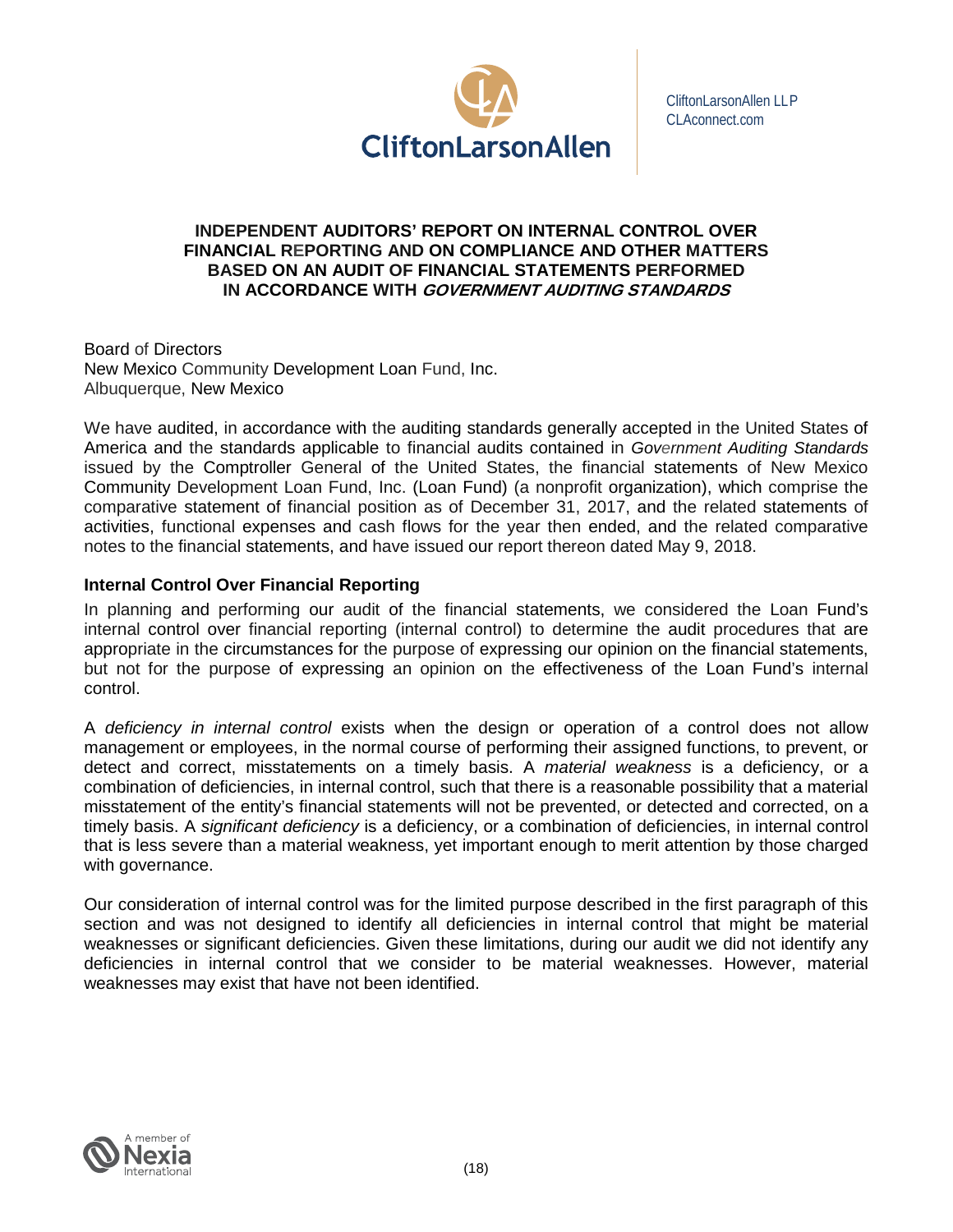# **Compliance and Other Matters**

As part of obtaining reasonable assurance about whether the Loan Fund's financial statements are free of material misstatement, we performed tests of its compliance with certain provisions of laws, regulations, contracts, and grant agreements, noncompliance with which could have a direct and material effect on the determination of financial statement amounts. However, providing an opinion on compliance with those provisions was not an objective of our audit, and accordingly, we do not express such an opinion. The results of our tests disclosed no instances of noncompliance or other matters that are required to be reported under *Government Auditing Standards.*

# **Purpose of this Report**

The purpose of this report is solely to describe the scope of our testing of internal control and compliance and the results of that testing, and not to provide an opinion on the effectiveness of the Loan Fund's internal control or on compliance. This report is an integral part of an audit performed in accordance with *Government Auditing Standards* in considering the Loan Fund's internal control and compliance. Accordingly, this communication is not suitable for any other purpose.

ViftonLarsonAllen LLP

**CliftonLarsonAllen LLP**

Albuquerque, New Mexico May 9, 2018